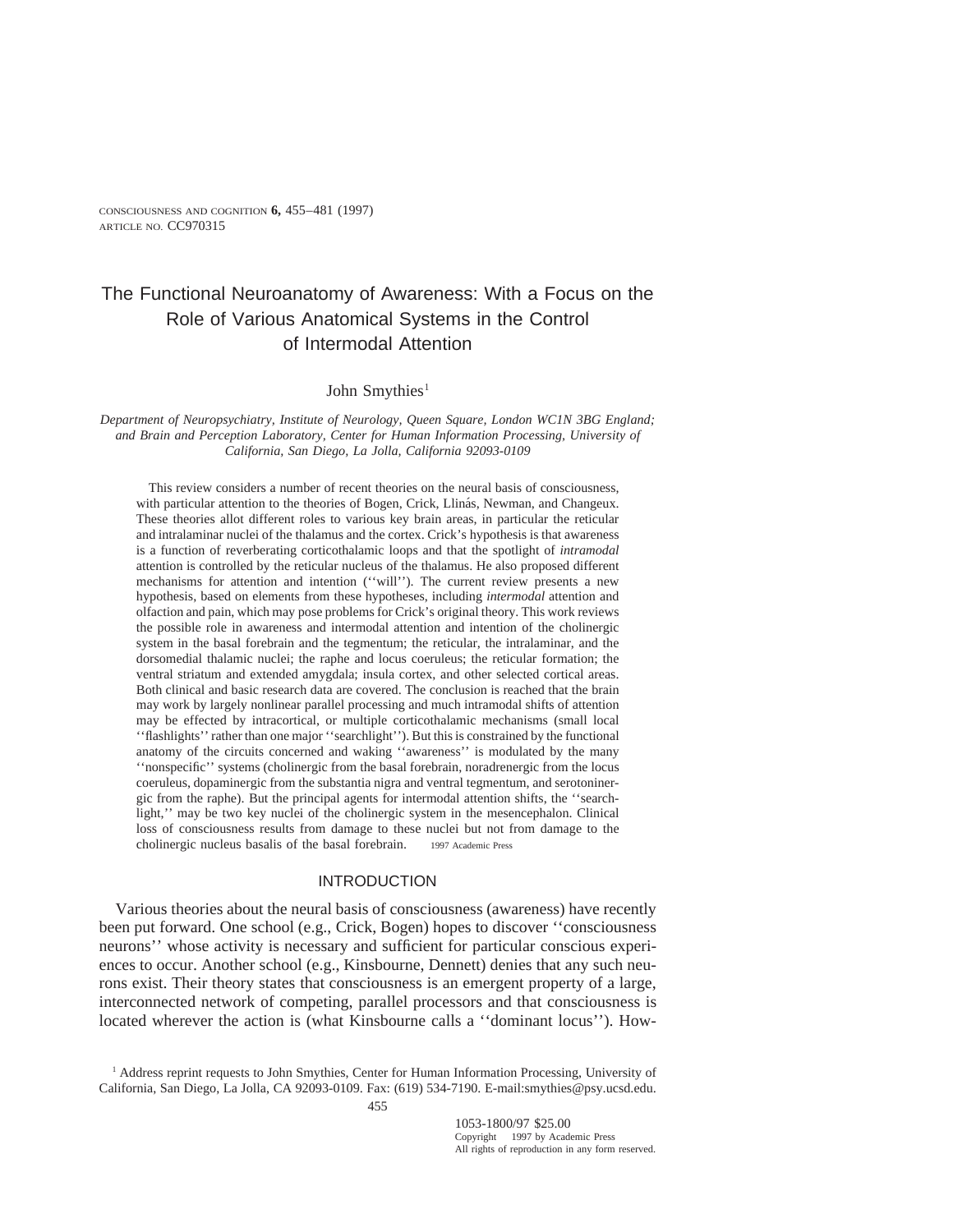ever, as Baars (1995) indicates, all neurons may be equal but some neurons are more equal than others. He says there are only two loci in the brain where a small lesion can result in loss of consciousness: the mesencephalic  $RF^2$  (MRF) (Moruzzi & Magoun, 1949) and the intralaminar thalamic nuclei (ILN) (Bogen, 1995a, 1995b). Many discussions of the mechanisms of conscious awareness, moreover, quickly turn into discussions about the mechanisms of selective attention. Furthermore it is essential to distinguish between brain structures that are essential for consciousness *as such* (such as the RF) and those that *modulate* the content of consciousness.

Francis Crick (1984, 1994) has suggested that the neurological basis of consciousness or ''awareness'' lies in reverberating activity in cortico-thalamic loops (for his definition of ''awareness,'' see Crick, 1994). This hypothesis was adumbrated by Campion and Elliot Smith (1934) and by Cobb (1943). Crick also suggested that the reticular nucleus of the thalamus (nRt) controls the ''searchlight'' of attention. He noted that this nucleus sits astride all thalamo-cortical connections and so could monitor this traffic and direct attention by its inhibitory GABAergic input to all other thalamic nuclei. He also distinguishes between sensory ''awareness'' or *at*tention and motor *in*tention (or ''will'') as separate components of consciousness and based on different circuits in the brain. (Some psychologists have disputed this division and regard ''attention'' as a unitary motor function. However, we can shift our attention without any overt movement and the unitary theory fails to give an adequate account of the difference between clinical disturbances of voluntary shifts of sensory attention and akinetic mutism.) Llinás and Paré (1991) add a detail in that they suggest that the *content* of consciousness may lie in loops involving the specific thalamic relay nuclei, and the ''binding'' of these into a ''unitary experience'' involves the intralaminar thalamic nuclei (ILN). Other theories have been put forward by Changeux (1985) and Zeki (1992). The former suggested that nerve nets based on the chemospecific nuclei in the brain stem (PPT, LDT, LC, raphe, and the dopaminergic A10 nucleus in the tegmentum) form a ''surveillance system'' that functions ''as a whole,'' linked by oscillatory activity. ''Consciousness *is* the functioning of this regulatory system.'' Zeki has located visual awareness in V1 itself. However, recent evidence from Zeki's group (Barbur, Watson, Frackowiak, Zeki, 1993) indicates that V1 is not necessary for visual awareness, at least of moving stimuli.

A more detailed ''gating theory'' has been put forward by Newman (1995). In this, the lowest level gate is provided by the reticular formation (RF), whose multimodal neurons form ''saliency maps'' of the meaningful environment. The RF projects strongly to the nRt and modulates rhythmic high-frequency patterns of activation and so facilitates (or blocks) the flow of relevant sensory information through the many gatelets of the nRt. These gatelets form a second-level gate that switches appropriate cortical areas on and off when needed. These gatelets also have a con-

<sup>&</sup>lt;sup>2</sup> Abbreviations used: ILN, intralaminar nuclei of the thalamus; LC, locus coereleus; LDT, lateral dorsal tegmental nucleus; LGN, lateral geniculate nucleus; MD, dorsomedial nucleus of the thalamus; MRF, mesencephalic reticular formation; NB, nucleus basalis of Meynert; nRt, nucleus reticularis of the thalamus; PCPA, parachlorphenylalanine; PPT, pedunculopontine nucleus; RF, reticular formation; S II, secondary somatosensory cortex; V I, primary visual cortex; V Mpo, n. ventralis medialis (posterior) of the thalamus.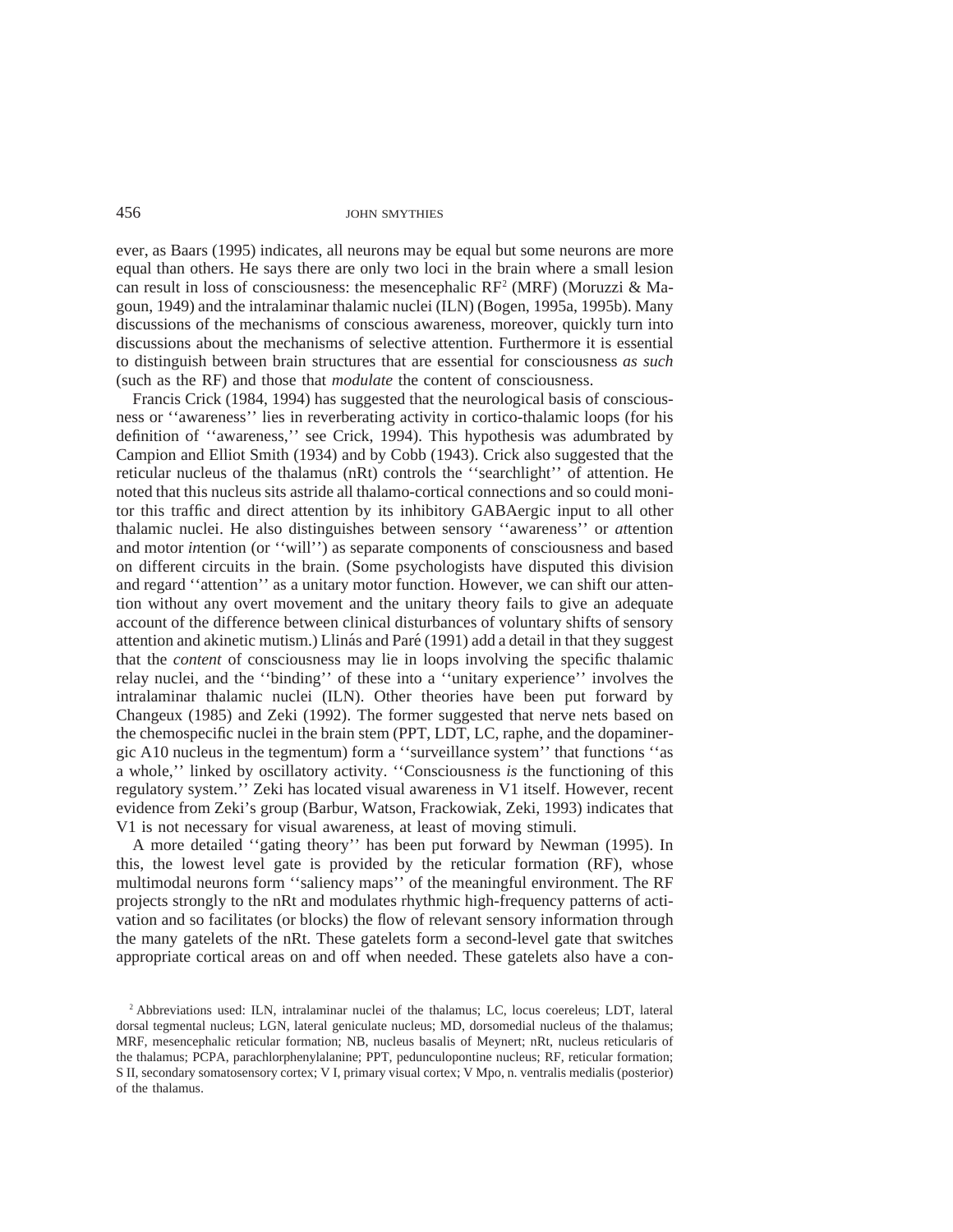verging input from the prefrontal cortex, posterior sensory cortex, and superior colliculus. They represent the controls on Crick's searchlight of attention. Newman allots the role of thalamic ''relay nuclei'' to the ILN (relays from the MRF to the cortex), as well as mediating the conscious experience of pain and initiating visually guided movements. The ILN for Boden play a key role in directing sensory attention; for Kinsbourne they coordinate attention and action; for Crick, as we saw, they mediate *in*tention. Other systems are, of course, involved in attention, for example, for vision, the pulvinar, parietal cortex, and superior colliculus (Posner, 1994), but in the theories we have been looking at, the nRt plays a key role.

However, a problem arises when one considers olfaction. Whereas audition, somatic sensation, and taste have a similar neuroanatomical basis to vision, and presumably a similar neuroanatomical mechanism mediating selective attention, olfaction has a very different one. Moreover, Crick's hypothesis does not consider directly how we switch attention ("awareness") between vision and the other sensory modalities, nor does it deal with qualia. The purpose of this review is to examine these topics.

### *The Functional Neuroanatomy of Olfaction and Pain and Its Implications*

The olfactory bulb, which many consider to be the olfactory equivalent of the retina, projects to the primary olfactory areas, which include the pyriform allocortex and the cortical nucleus of the amygdala, without an intermediate thalamic relay. From here projections lead to the central portion of the dorsomedial nucleus of the thalamus (MD), the subthalamic nucleus, and the postero-lateral hypothalamus. There are also direct connections from the olfactory bulb to the agranular insular cortex. Most of these regions also project back to the olfactory bulb. There are also direct connections to the olfactory bulb and primary olfactory cortex from the locus coeruleus (LC), the raphe nuclei, and the cholinergic nucleus basalis (NB) of the forebrain and lateral dorsal tegmental nucleus of the midbrain (LDT). Cholinergic basal forebrain inputs to the olfactory bulb inhibit inhibitory interneurons and facilitate the transmission of olfactory bulb output to higher centers (Elaagouby, Ravel, & Gervais, 1991). The olfactory portion of MD projects to the central posterior orbitofrontal cortex, whereas the olfactory portion of the hypothalamus projects to the lateral posterior orbitofrontal cortex. These cortical areas project in turn to other polysensory areas of the frontal lobe. The primary olfactory cortex also projects robustly directly to these orbitofrontal areas in an orderly laminar array. There is also an important projection from the olfactory bulb to the lateral habenular nucleus.

Experimental evidence indicates the following functional properties of these anatomical structures in olfaction: lesions (but only very extensive ones—presumably because of their high degree of plasticity) of the olfactory bulb lead to anosmia. Stereotactic lesions of MD in the rat do not lead to anosmia but only to the inability to acquire complex olfactory discrimination tasks (Slotnick & Schoonover, 1992). In the earliest study in this field Allen (1940) ablated in dogs the frontal lobe, hippocampi, and the occipito-parieto-temporal cortex, sparing only the pyriform areas. He found that the animals could no longer discriminate powerful odorants such as cloves from asafetida, but they could still locate meat by smell. He suggested that the pyri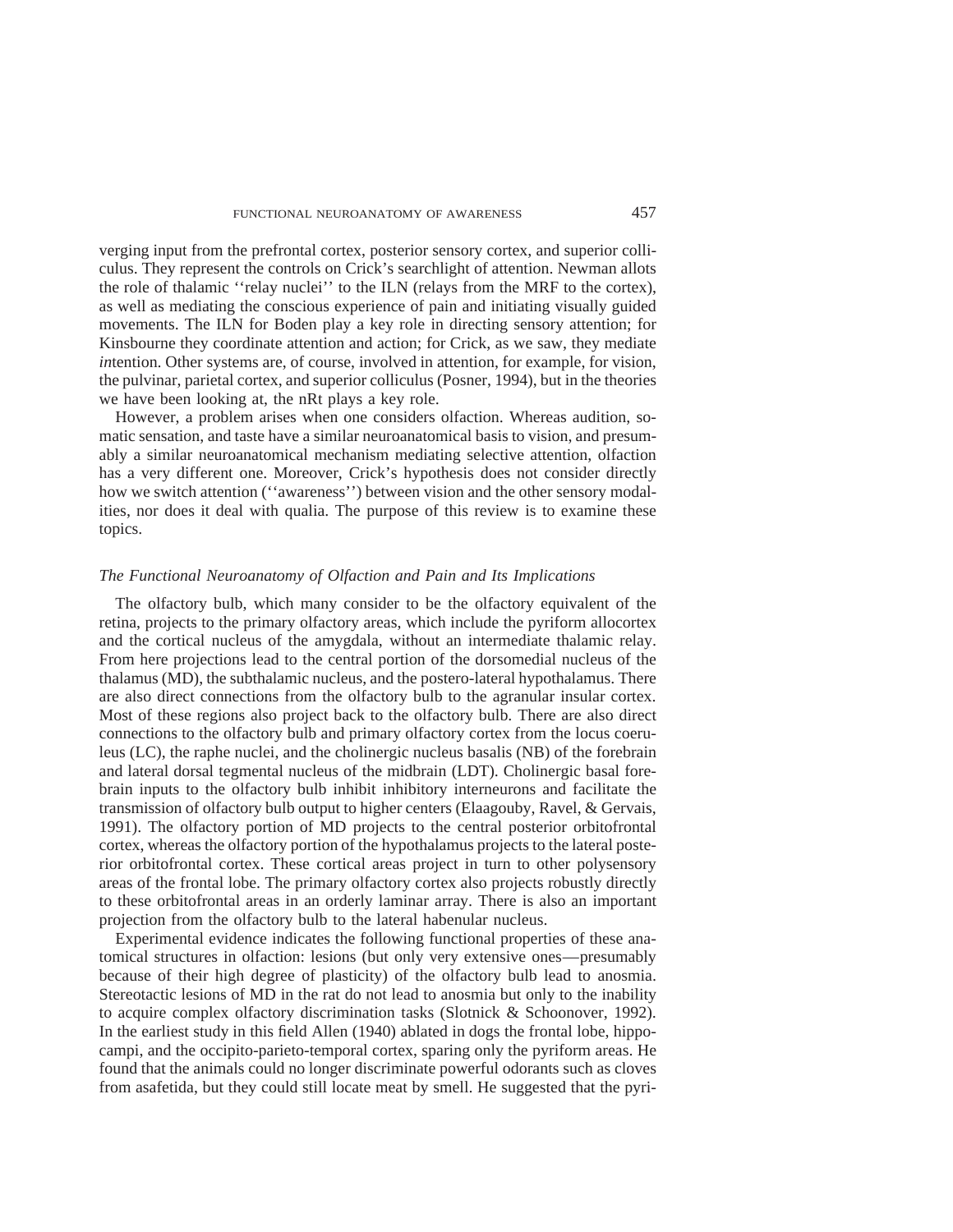form cortex by itself could still detect biologically important odors. Price and Slotnick (1983) suggest that MD together with its orbitofrontal projection area may not be involved with olfactory processing but in mediating a variety of higher-level functions involving olfactory-guided behavior. Zatorre and Jones-Gotman (1991) report the effect in 106 patients with epilepsy of temporal and frontal lobectomies. All patients showed normal detection thresholds for *n*-butyl alcohol and thus apparently no loss of ''awareness.'' But they developed loss of discrimination between different stimuli. Temporal lobectomy (which included the uncus and amygdala) produced an ipsilateral defect whereas frontal lobectomy (especially R) produced a bilateral deficit (see also Carroll, Richardson, & Thompson, 1993; Bellas, Novelly, & Eskenaz, 1989).

Price, Slotnick, and Revial, (1991) suggest that the dorsomedial thalamic nucleus (MD) (and associated cortex) is implicated in olfactory discrimination and complex learning whereas the hypothalamus mediates the autonomic and neuroendocrine aspects of olfactory-guided behaviors (e.g., feeding, aggression, reproduction). Furthermore, Russchen, Amaral, and Price (1987) drew attention to the fact that the major projection from the pyriform cortex to the olfactory part of the orbitofrontal cortex is direct and not via the dorsomedial thalamic nucleus. This led them to propose that a corticocortical pathway rather than a transthalamic pathway might serve to relay detailed sensory information to the neocortex. Otto and Eichenbaum (1992) found that lesions of the orbitofrontal cortex impair the acquisition of olfactory-related behaviors, whereas lesions of the entorhinal cortex had no effect on acquisition but impaired performance. The site of long-term olfactory memory storage, in the rat at least, seems to be in the pyriform cortex and olfactory bulb (Mouly, Kindermann, Gervais, & Holley, 1993). The olfactory habenular pathway is involved in integrating olfactory information with food-getting behavior (Rausch & Long, 1971). Lesions of the habenula have no effect on the acquisition of olfactory-related behaviors but impair olfactory-related performance (Mok & Mogenson, 1974). Lesions of the diagonal band cause disturbances in olfactory, memory-based behavior but have no effect on odor detection (Paolini & McKenzie, 1993).

On the basis of this evidence, Barr and Kiernan (1993) conclude that the primary site for ''awareness of olfactory stimuli'' lies in the pyriform cortex. Koger and Mair (1994) conclude that experimental studies have shown that lesions of olfactory thalamocortical pathways spare primary sensory capacity and affect only the rate at which some odor-guided behaviors are learned. If this hypothesis is correct then awareness of olfactory stimuli cannot be a function of reverberating thalamo-cortical circuits, since, at this level, there are none. It could depend on reverberating circuits between the olfactory cortex and the olfactory bulb. But the reticular nucleus of the thalamus (nRt) does not have any projection to the olfactory bulb or the pyriform cortex. The dorsomedial nucleus of the thalamus (with which nRt does have contact) may get involved only with complex olfactory discriminations, not basic awareness. Yet, to introspection, we seem to be able to switch attention to an olfactory stimulus as easily as we can to any other. Of course the mechanism mediating the switch of attention within one modality may be different from that needed to switch attention in another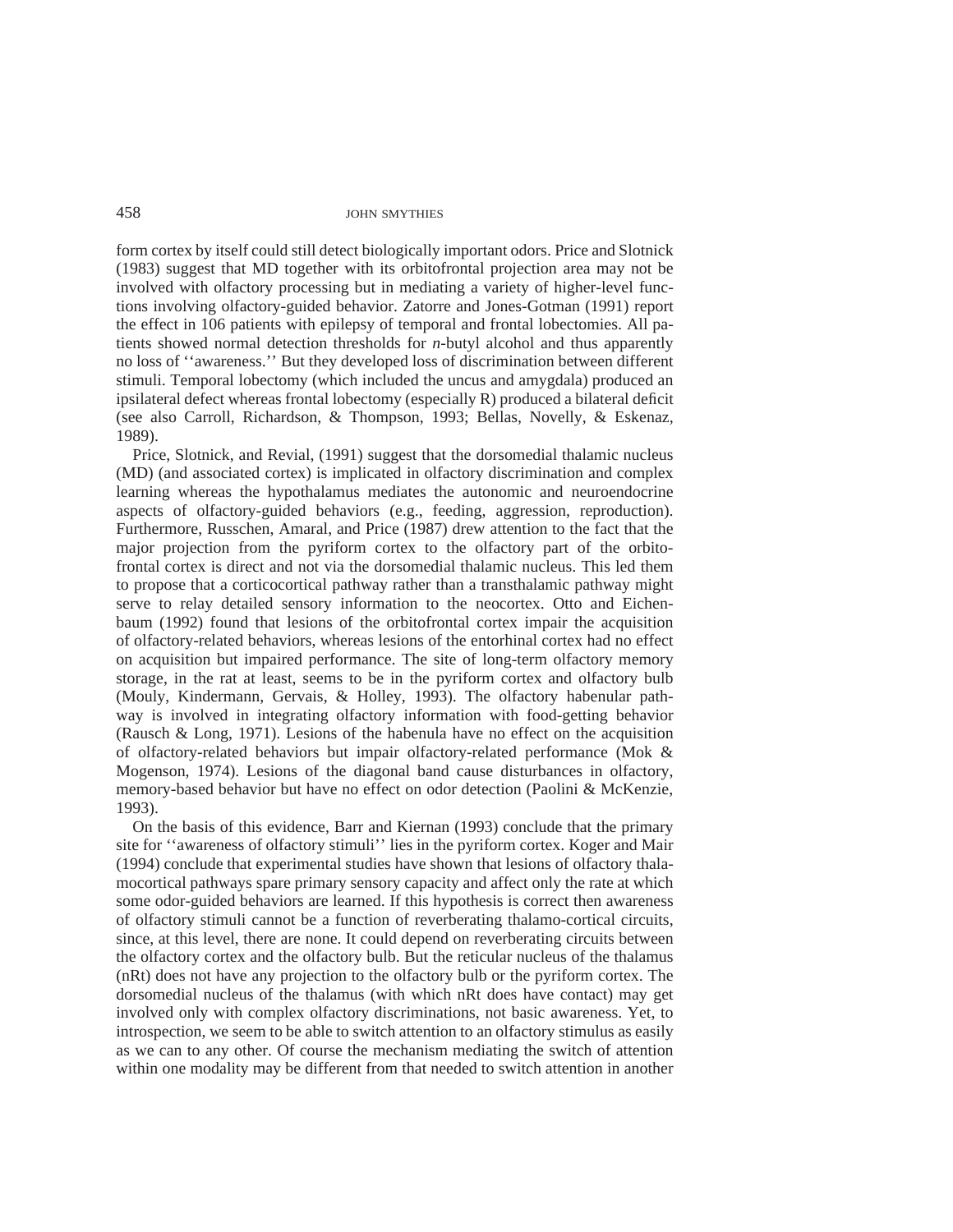modality, between two different modalities, or between different behaviors (Milner & Goodale, 1993).

However, the odorant used in almost all of these threshold studies was *n*-butyl alcohol. This, as Zatorre and Jones-Gotman (1991) themselves state, ''probably'' also stimulates the trigeminal nerve endings in the nasal mucosa, which might complicate any conclusions about olfactory thresholds (Laing, 1985). However, the threshold of the trigeminal nerve for *n*-butyl alcohol is high and this factor is probably unimportant (R. G. Mair, personal communication). But one study (Rausch & Serafetinides, 1975) that used other odorants (pyridine, phenethyl alcohol, and pentylacetate) in temporal lobectomy patients, found that they had abnormally *high* detection thresholds. Controls could detect odors too weak to be identified ( $p < .01$ ) but the patients could detect an odor only strong enough to be identified. The portions of the anterior temporal lobe removed included the uncus, amygdala, and portions of the hippocampus, hippocampal gyrus, and fusiform cortex. Of these only the amygdala (cortical nucleus) and overlying uncus have known olfactory functions, and the pathway from the olfactory bulb to the amygdala does not run through the thalamus either. Clearly, more work needs to be done. Furthermore, olfactory ''awareness'' could be distributed across both the orbitofrontal cortex and the uncal region so that removing either would not affect olfactory ''awareness.'' However, one paper (Jones-Gottman & Zatorre, 1988) reports that patients with lesions of both the orbitofrontal cortex and the temporal pole performed no worse in olfactory tests than those with lesions of only the former. So, it is clear that the bulk of these data, as they stand, suggest that Crick's theory, or any theory claiming an essential role for nRt in selective attention, cannot apply to olfactory awareness.

Moreover, ''awareness'' may be organized on a hierarchical rather than an all-ornone basis. Head and Holmes (1911), to explain thalamic pain, suggested that basic awareness of pain is literally located in the medial thalamus—a suggestion supported by Bartlet (1951). In many cases this type of severe causalgic (or ''protopathic'') pain in response to a pinprick is distributed diffusely over the entire hemibody and results from cutting some of the connections between the cortex and thalamus, either by a lateral thalamic lesion (nucleus ventralis posterior) (Boivie, 1994), or by a lesion in the white matter deep to the insula and opercular region of the posterior parietal cortex (Schmahmann & Leifer, 1992). On Crick's theory one might expect the result of cutting the pain pathway between the thalamus and the cortex to be anesthesia not thalamic pain. However, there are multiple pain pathways, particularly between the medial thalamus and the cingulate and insular cortices that probably mediate (via reverbatory circuits) the conscious experience of pain more than the lateral pathway does.

There is further evidence to suggest that the insula seems to be involved as an essential player in the conscious awareness of pain (Schmahmann & Leifer, 1992). Berthier, Starkstein, and Leiguarda (1988) describe six cases of cerebral damage with ''asymbolia'' for pain. In all cases the insula was damaged and in two the secondary somatosensory cortex was spared. One case showed a small lesion confined to the insula and the neighboring parietal cortex (the operculum). These patients showed no primary sensory deficits and had normal pain detection thresholds. They could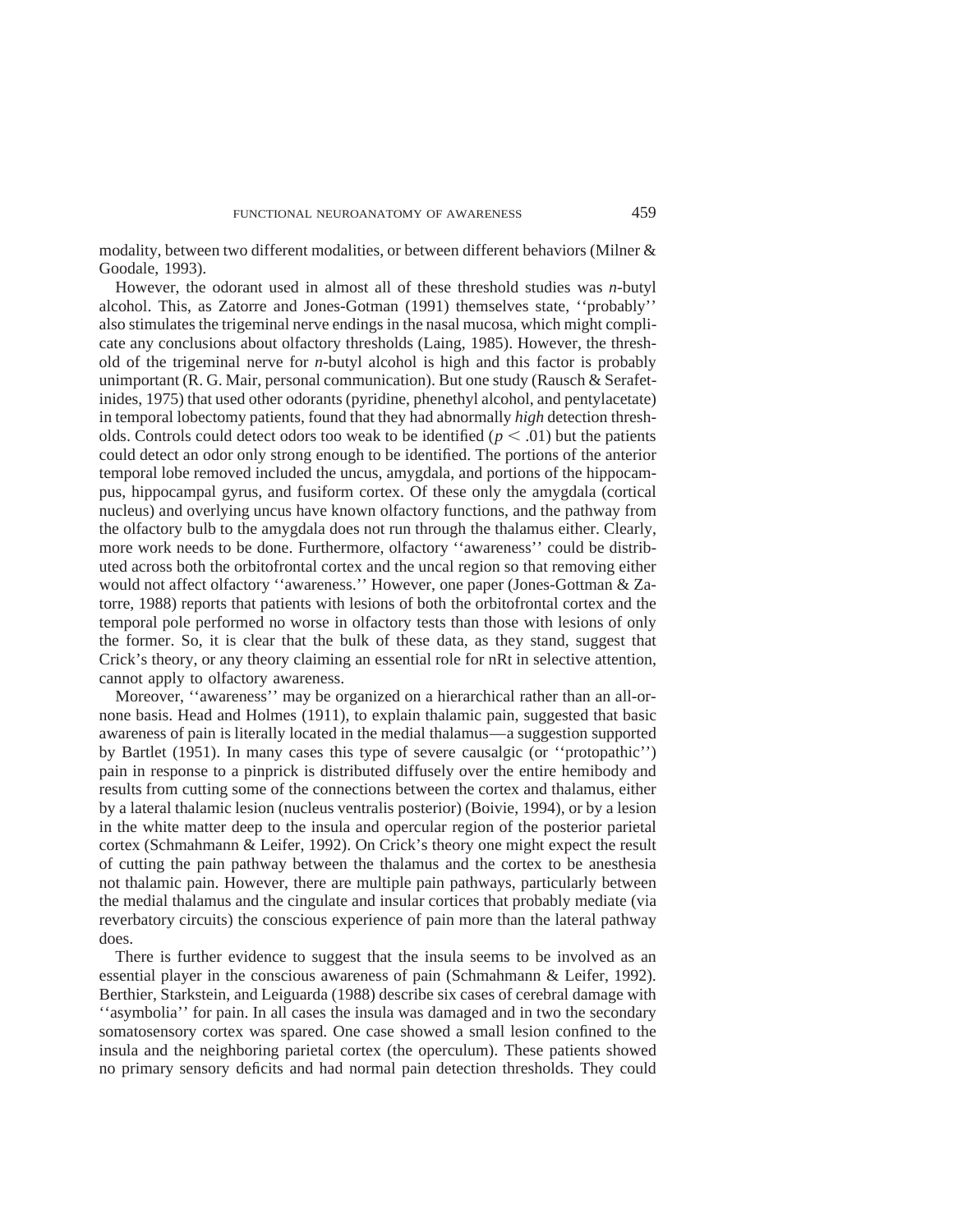#### 460 JOHN SMYTHIES

recognize painful stimuli and could distinguish between sharp and blunt stimuli. But the ''qualia'' for pain had vanished. They showed no withdrawal response and had absent or inadequate emotional responses not only to painful stimuli but also to threatening gestures (e.g., no blink or flinch response to a fist approaching the eye) and in five out of six cases no normal response to verbal menaces. They were quite unconcerned about the deficit and seemed unable to learn defensive or escape reactions. Some even laughed during the ''painful'' stimuli and had a tendency to injure themselves as they did not respond appropriately to, for example, putting a hand on a hot stove. However, they showed normal autonomic responses to painful stimuli.

The insula connects the sensory cortex (somatic, auditory, visual) with the basolateral and basomedial nuclei of the amygdala in both directions. It also receives a major input from the medial thalamus and from the pain-specific nucleus (posterior part of the ventromedial nucleus) in the lateral thalamus (Craig, Bushnell, Zhang, & Blomqvist, 1994; Craig, Krout, & Zhang, 1995). The insula is thus clearly essential for the conscious experience of actual pain. Patients with insula lesions can still detect some of the epicritic properties (detection threshold, location) of the stimulus that would normally lead to the feeling of pain but they fail to feel any actual pain. Nor do they appreciate the significance of threats. Lesions of the amygdala, thalamus, or of the cortex do not result in pain asymbolia. So the function of the insula in producing the actual pain would not appear to depend on circuits connecting the insula with these structures.

In somatic sensation, Head and Holmes (1911) also described a ''thalamic'' component of awareness. Patients with damage to the cortex (always including the sensorimotor cortex), no matter how extensive, if touched, could report that something had happened to them, but could not say what or where.

Cairns (1952), on clinical data, in particular a study of anencephalic humans, suggested that crude awareness is based on the diencephalon; such people have ''at best a vague rudimentary awareness, chiefly through the special senses and viscera, with a limited range and crude quality of analysis,''—what Daly and Love (1958) call ''the dim and flickering perceptions'' of decorticate humans. Jason Brown's (1988, 1991) theory of microgenesis and Edelman's (1989) theory of ''primary consciousness'' suggest much the same. Penfield's well-known concept that the brain-stem reticular activating system forms the ''highest level'' of function in the nervous system was cogently criticized by Walshe (1957). But we are dealing here not so much with "higher" functions as with the brain mechanisms that construct "awareness," direct attention, and coordinate the manifold activities of the rest of the brain so that consciousness avoids James's ''booming, buzzing confusion'' and so that the organism can proceed with a single, orderly, goal-directed program and pattern of thought and action.

Dennett (1991) has pictured the brain as operating with an array of semi-independent parallel processors that compete at the motor end of things to direct behavior, but do not interact much to form one common organizational structure. As he says, there is no place in the brain, no ''Cartesian theatre,'' where it all gets together. That may be partly true, but one should also look for some central ''switching'' mechanism(s) that supervise, in an orderly way, the recruitment of different brain mechanisms to deal with an ever changing stream of differing environmental chal-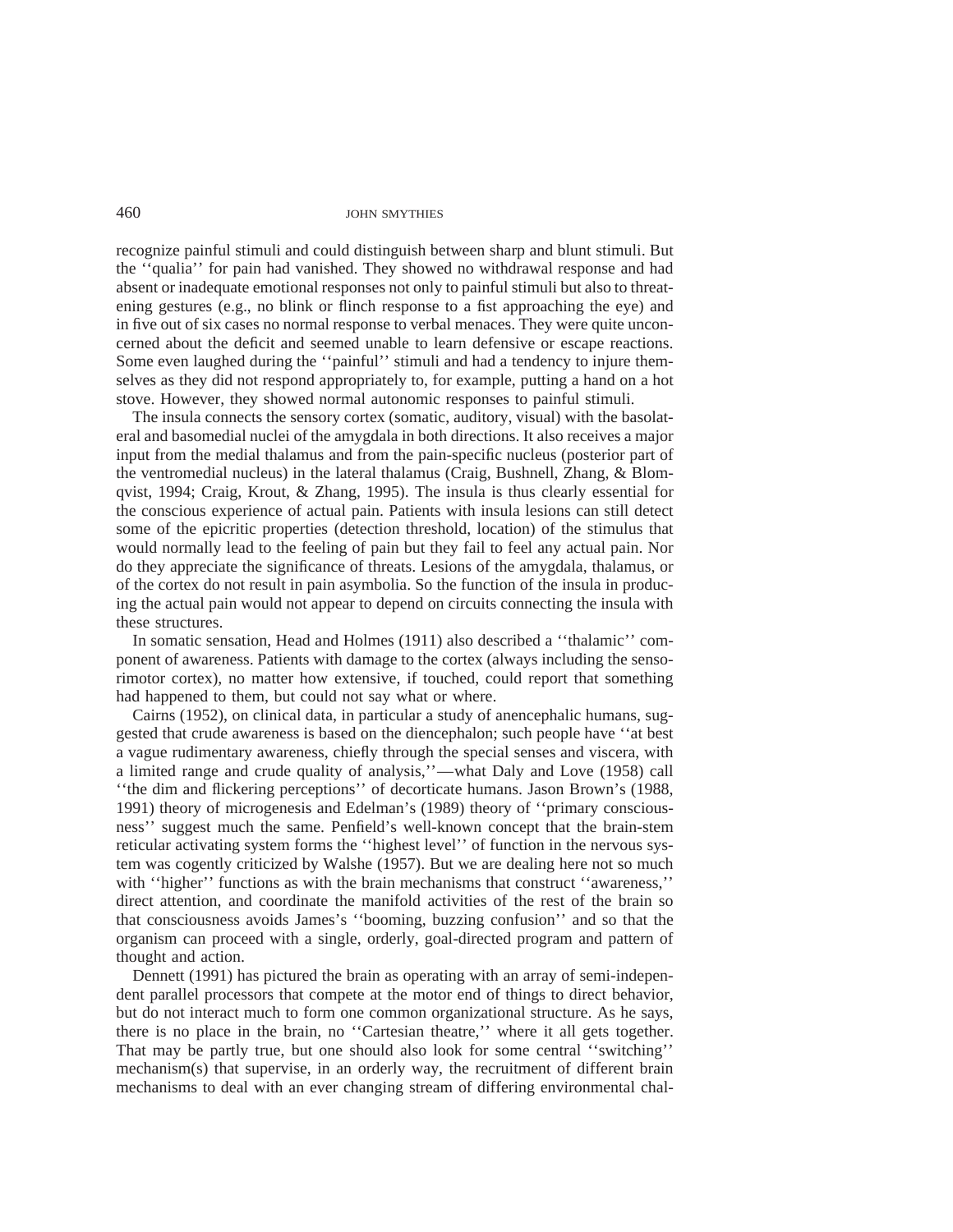lenges at different levels of complexity and in several different sensory channels. The function of the reticular formation can be likened to that of the supervisor of a computer, integrating its manifold and complex parts as efficiently as possible to deal with a variety of programmes.

Of course, if the brain operates entirely by nonlinear (chaotic) dynamics then there may not be any need to invoke any such central control mechanism. In nonlinear dynamic systems the order reached derives from direct interactions among elementary units. Globus (1992) has reviewed such noncomputational cognitive systems based on nonlinear dynamics. John (1979) and Freeman (1994) have developed similar theories. As John (p. 16) says, ''It is not the location of cells that matters, but rather the rhythm at which they fire. . . . Cells combine to perform mental functions by a statistical process. . . . Every mental operation, including consciousness itself, is due to activity throughout the brain.'' The key, he suggests, is the signal-to-noise ratio. The stroboscopic patterns may represent direct access to such nonlinear processes in the visual brain (Smythies, 1959/1960; Stwertka, 1993). However, it has not been established that the brain operates *entirely* by nonlinear dynamics. Even if it did, anatomy is still important.

If we look first at attention within a single sensory system the picture has already become very complicated. The visual system has been most studied and theories abound in this field. The Posner (1994) model of intramodal visual attention mechanisms (and their variants) are based on the superior colliculus, the pulvinar, and the parietal cortex rather than on nRt. Auditory and somatic sensation may have similar complex systems involving thalamo-cortical and subcortical circuits and synchronized 40-Hz rhythms. These systems share with vision the need to localize the stimulus in external or internal space. There is, however, no such thing as the intrinsic localization of an olfactory sensation. That is to say that visual, somatic, and auditory sensations have intrinsic phenomenal locations in their respective fields, but an olfactory sensation does not. We can discover the origin of an olfactory stimulus, but the primitive olfactory sensation in itself lacks location in a field. So perhaps that is why olfaction does not need any complex ''epicritic'' thalamo-cortical circuits.

We tend, normally, to attend to what is significant in the sensory input. So how is the input tagged with significance? Furthermore we can ask what could be the neuroanatomical system(s) responsible for the intermodal direction of attention as well as for basic ''awareness'' itself?

Obvious candidates are the ascending reticular activating system, the cholinergic tegmental nuclei, the cholinergic nucleus basalis of Meynert in the basal forebrain, with contributions from the raphe nuclei and locus coeruleus (all of which project extensively to the pyriform cortex), and the glutamatergic intralaminar thalamic nuclei. I will consider first what is currently known about the functions of these with respect to the problem in hand.

## *The Cholinergic System*

The cholinergic nuclei of the basal forebrain are the nucleus basalis of Meynert (NB), the vertical and diagonal limbs of the diagonal band of Broca (that connect the septal nuclei and the amygdala), and the medial septum. (The former is the domi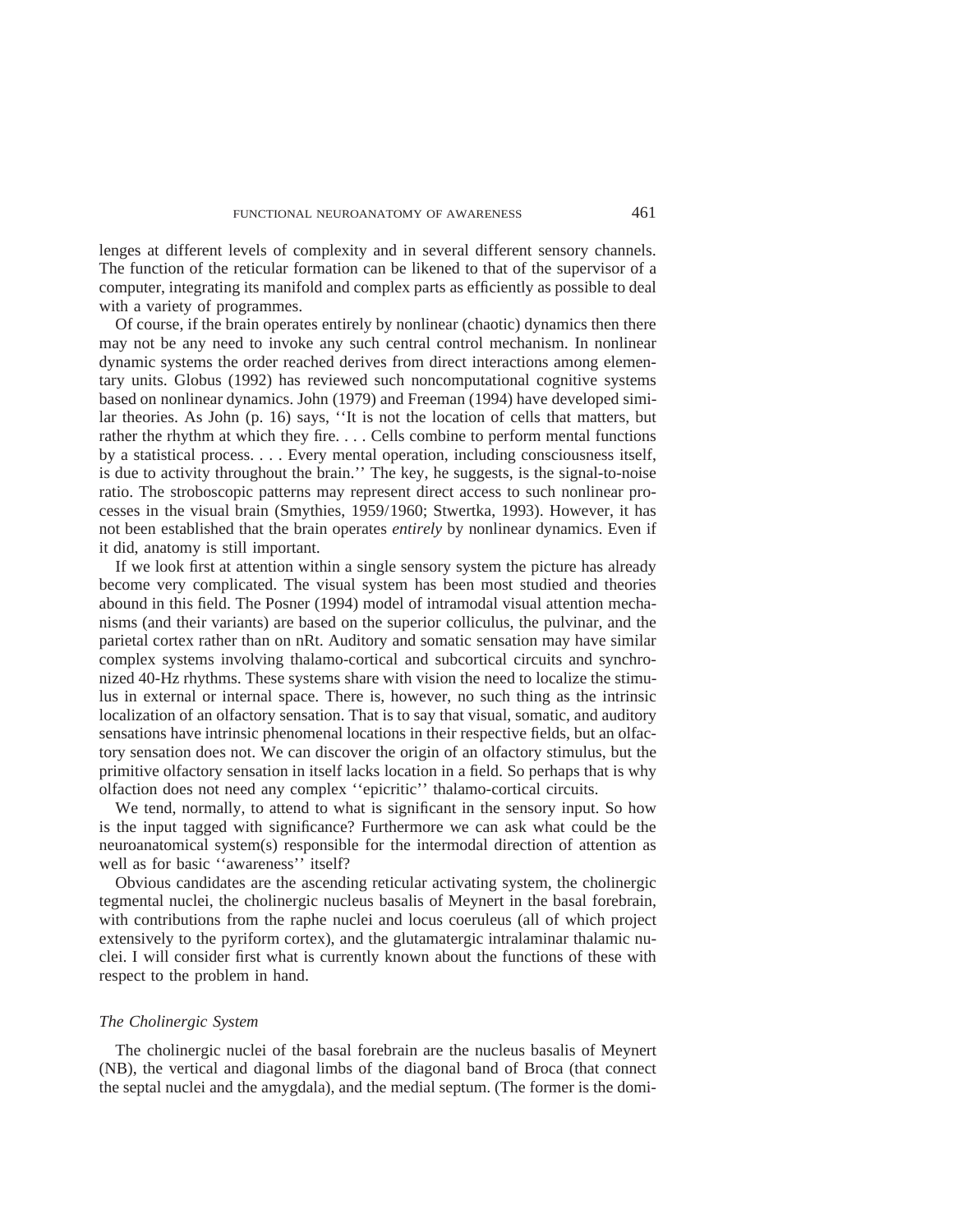nant locus in primates as compared with rat [Gaykema, Van Weeghel, Hersh, & Luiten, et al, 1991].)

The NB provides the sole cholinergic input to the cortex, projecting to all areas (Bickford, Günlük, Van Horn, & Sherman, 1994). It also projects to nRt by GABAergic (Asanuma & Porter, 1990; Bickford et al., 1994) and some cholinergic neurons (Steriade, Parent, Paré, & Smith, 1987), and to the amygdala by GABAergic neurons.

The major afferents to NB come from the pontine pedunculopontine nucleus (PPT) and the lateral dorsal tegmental nucleus (LDT), from the cortex in an ordered topographic array, particularly from limbic cortex (Záborszky, Cullinan, & Braun, 1991), and from the ILN, substantia nigra, raphe, and locus coeruleus (Woolf, 1991). There is also a GABA ergic input from the intercalated cell masses of the amygdala (Paré  $\&$ Smith, 1994). The ILN, medial part of MD, and nRt receive additional cholinergic input from NB (Steriade, Domich, & Oakson, 1986; Steriade, Jones, & Llinás, 1990). There are extensive bidirectional connections between NB (and other cholinergic nuclei of the basal forebrain) with the prefrontal cortex.

The cholinergic nuclei in the peribrachial region of the tegmentum of the midbrain (and adjacent pons) are the pedunculopontine tegmental nucleus (PPT) and the lateral dorsal nucleus of the tegmentum (LDT). The main input to the PPT and LTD includes the (limbic) nucleus accumbens, hypothalamus, ILN, raphe, and particularly the pontine and medullary RF (probably by a glu/asp system). Their main output includes NB, all thalamic nuclei, amygdala, and the primary olfactory cortex (Steckler, Inglis, Winn, & Sahgal, 1994). All thalamic nuclei get cholinergic input from PPT and LDT (Jones, 1988). Axons from the peribrachial tegmental region (PPT and LDT) form particularly complex triangular synapses in the LGN in which retinal and interneuron terminals and X relay cell axons are linked closely to the tegmental input, suggesting that the latter maintain a prominent gating function on the relay of information to the cortex (Sherman, 1988).

Owing to the fact that neurons in NB are severely degenerated in Alzheimer's disease, it has widely been assumed that the cholinergic innervation of the cortex has mainly to do with memory. However, other functions for this system have been suggested. These include the enhancement of sensory-evoked activity (Baskerville, Chang, & Herron, 1993), attention processes (Inglis, Day, & Fibiger, 1994a; Inglis, Dunbar, & Winn, 1994b; Muir, Dunnett, Robbins, & Everitt, 1992; Muir, Page, Siranathsinghi, Robbins, & Everitt, 1993) and responding to the significance and reinforcement value of stimuli (Pare´ & Smith, 1994). Behavioral arousal is associated with increased tonic firing of NB neurons, ACh release in the cortex and desynchronization of the EEG. Stimulation of NB leads to an increase of field potentials, single neuron discharge rates, and EPSPs in the cortex all of which lead to cortical arousal (Metherate & Ashe, 1993). All these effects are blocked by intracortical atropine. ACh enhances neuronal responsiveness and directional sensitivity in the cortex, especially when paired with somatic or visual stimuli, without affecting background activity. It may also excite inhibitory interneurons and so increase directional specificity in that way (Bassant, Baleyte, & Lamour, 1990; Murphy & Sillito, 1991). Rats with decreased cortical ACh are impaired in tasks testing for sensory processing not memory (Juliano, Ma, Bear, & Eslin, 1990). In slow wave sleep NB neurons cease firing. During waking they discharge tonically at 20 Hz for long periods. NB neurons re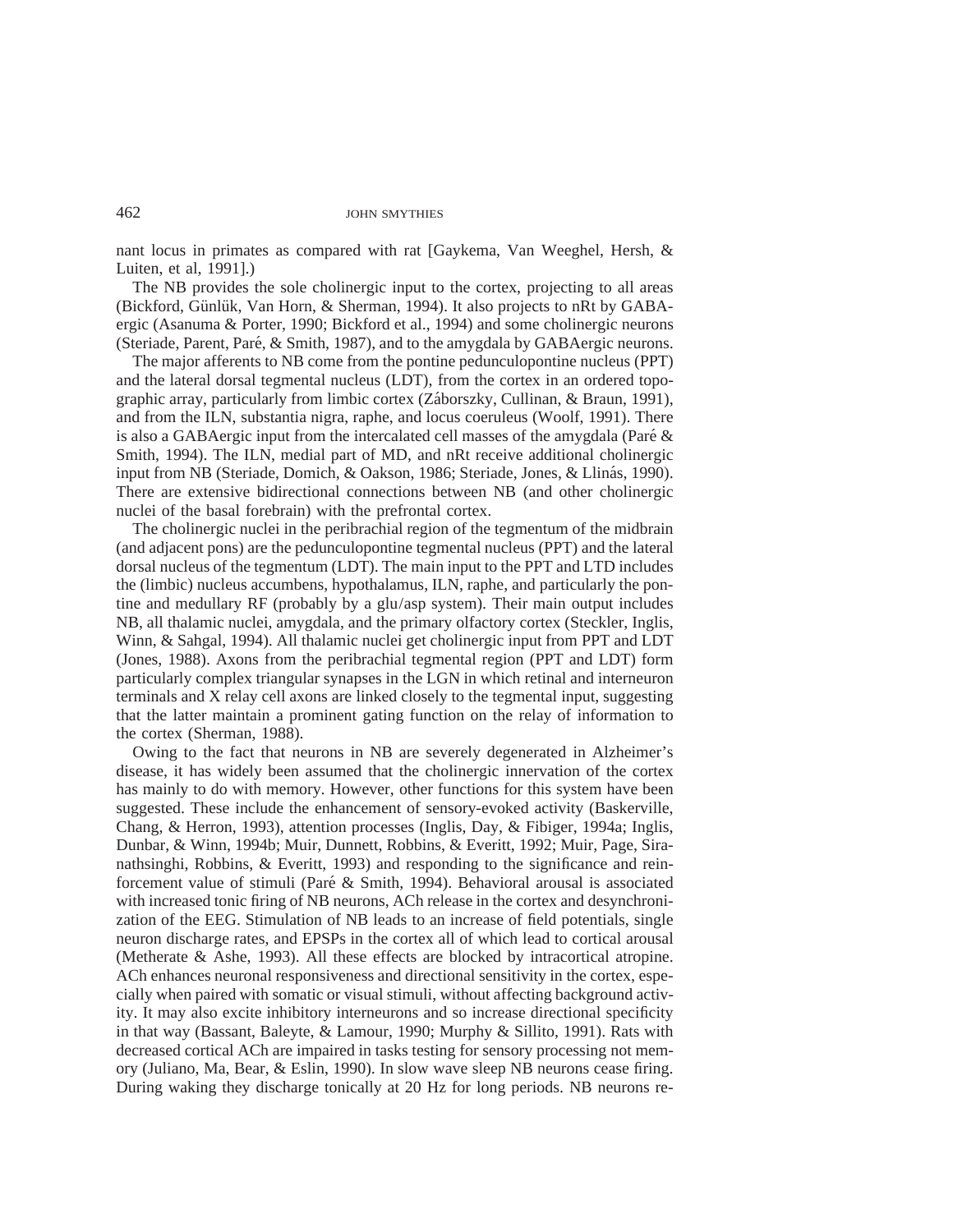spond to behaviorally significant stimuli and a significant proportion encode the reinforcement value of stimuli (Paré  $&$  Smith, 1994). Chemoinactivation of NB by locally applied muscimol induces an attention deficit in perceptual processes but no change in the selection of response strategies (Pang, Williams, Egeth, & Olton, 1993). Cholinergic input to the entorhinal cortex from the horizontal limb of the diagonal band may act as an attention modulator that labels which incoming information is important (Johnson & Kesner, 1994).

Patients with Alzheimer's disease have attention deficits as well as dementia. Patients with olivopontocerebellar disease and Parkinson's disease show a marked decrease for markers for the basal forebrain cholinergic system but no dementia. Alzheimer patients have abnormalities in other cortical and subcortical systems besides NB.

Cholinergic systems may be related to memory in other areas, for example, the cholinergic septal-hippocampal projection for spatial short-term memory. The cholinergic projection from the diagonal band of Broca to the cingulate cortex mediates the later stages of visual discrimination learning (Muir et al., 1993). The memory disturbances produced by excitotoxic lesions of cholinergic basal forebrain nuclei correlates with loss of acetyltransferase activity in the amygdala rather than the cortex (Boegman, Cockhill, Jhamandas, & Beninger, 1992); so the projection from this region to the cortex may subserve attention and to the amygdala may subserve memory.

The relation between NB and motivation is illustrated by the fact that the superior parietal lobule contains a group of cells that have no apparent sensory input but that discharge strongly whenever the monkey makes a movement aimed at reaching for an object it wants. These cells do not fire in response to the same movement made without the motivation. It is thought that these cells are responding to input from NB and cingulate cortex (Steriade et al., 1990).

Steriade (1992) points out that a large area anterior to PPT and LGN in the rostral midbrain core, where the neurotransmitters concerned are as yet unknown (but are possibly glu/asp), also contributes to activation of thalamic neurons. No attempt is made in this review to cover the large number of polypeptides involved in all these mechanisms. This would require a review of its own.

Steininger, Rye, and Wainer (1992) allot a fundamental role to the cholinergic pedunculopontine nucleus of the tegmentum (PPT) in functional neuroanatomy. It may modulate motor systems in relation to the behavioral state of the animal by its projection to the substantia nigra. It may also modulate sleep function. Its ascending efferents to the thalamus may modulate thalamo-cortical transmission and cortical desynchronization. Its projections to the hypothalamus and basal forebrain (NB) may also promote cortical desynchronization by their diffuse cortical projections. Its descending connections to the pontine RF are related to the pontine-geniculate-occipital waves, rapid eye movements, and muscle atonia of REM sleep. This projection goes directly to the gigantocellular tegmental field in the medial pons. Carbachol injections into this nucleus produce typical REM sleep. This projects in turn to the pontine parabrachial nuclear complex (Kollicker-Fuse nucleus and a medial and lateral parabrachial division on either side of the brachium conjunctivum) which contains the ''REM-on'' and ''REM-off'' cells (Gilbert & Lydic, 1994).

Since lesions of NB do not lead to loss of consciousness whereas lesions of PPT and LDT do, the latter would seem to be essential ''consciousness'' neurons and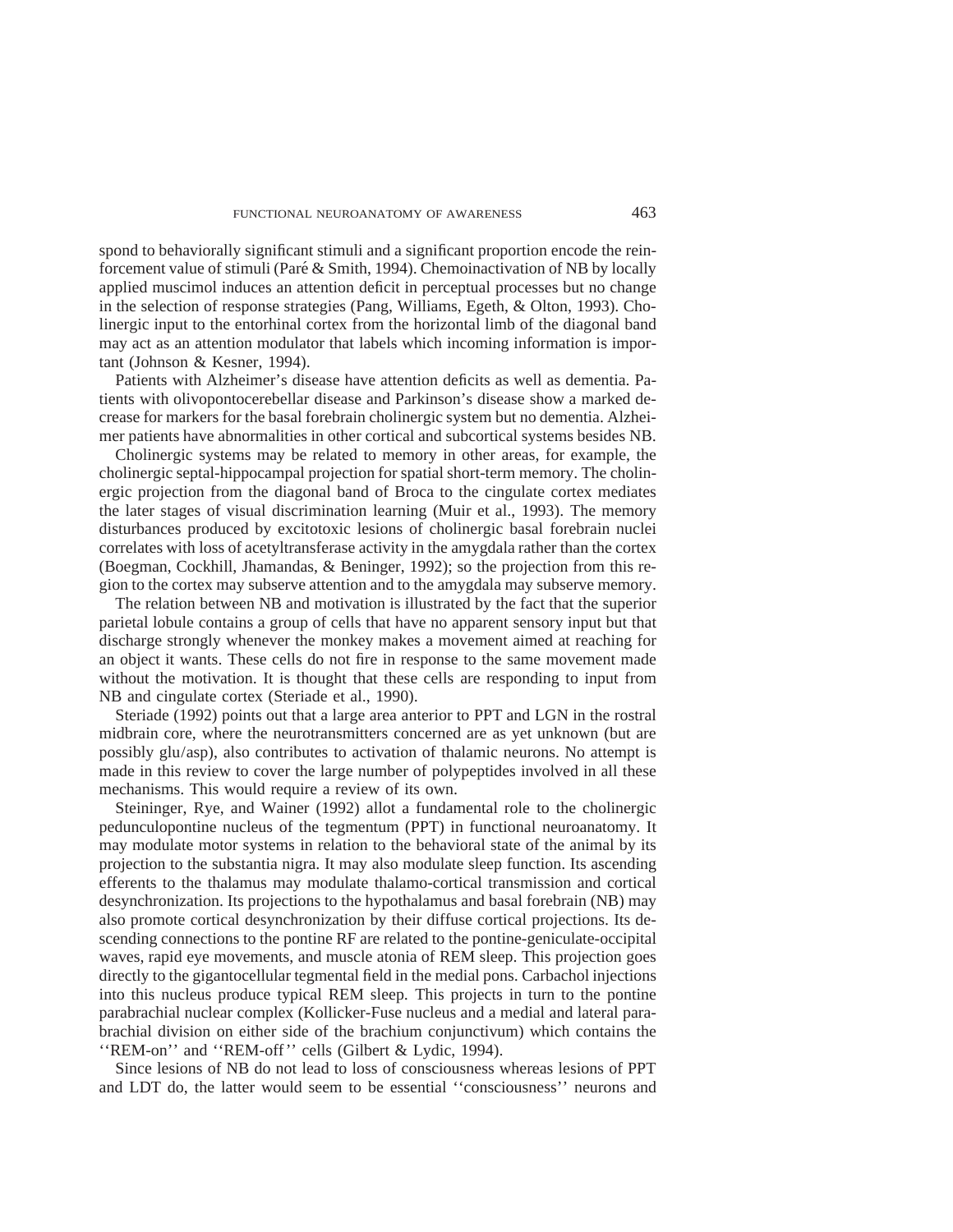the former ''consciousness modulatory'' neurons. So PPT and LTD provide a good candidate for our role. They connect with all cortical areas (via NB, which forms the sole cholinergic input to the cortex and possibly some directly via noncholinergic mechanisms), to key thalamic nuclei (including ILN, and to nRt by both cholinergic and GABAergic projections), and their activities are associated with cortical arousal in both REM and waking. Presumably the basal forebrain and the tegmental divisions of the cholinergic system play different but related roles in ''awareness.'' Possibly the latter mediates a global ''on–off'' function. Lesions in the midbrain and pontine RF reliably lead to loss of consciousness in a way that lesions elsewhere do not. The basal forebrain may take care of the fine-tuning of awareness with respect to the significance and meaning of stimuli.

Pharmacological data support a key role for the cholinergic (muscarinic) system in awareness. Drugs that act on the dopamine and norepinephrine systems produce mainly changes in alertness (amphetamine), reinforcement (cocaine), and mood (some antidepressants). Drugs that act on the serotonin system produce widespread changes in perception (LSD) or mood (other antidepressants). Nicotine is a cholinergic drug of addiction acting on alerting and reinforcement mechanisms. Drugs that act on the muscarinic cholinergic system (atropine, muscarine) produce delirium (Ardila & Moreno, 1991). Combined blockade of central serotonin and acetylcholine systems by PCPA and atropine lead to a profound dementia-like state but not to coma or sleep. Vanderwolf (1987) deduced from this that cortical arousal is primarily a function of 5 HT and ACh systems and that NE plays a secondary role. Coma itself is, however, not a good guide as it is produced by many agents that interfere with global brain function such as general anesthetics, hypoglycemia, and concussion.

Thus the cholinergic system, with its two functionally different subdivisions, remains high on what Crick would call our list of suspects.

### *The Reticular Nucleus of the Thalamus*

Crick's pioneer ''searchlight'' theory of the neuroanatomical basis of attention and awareness allotted a key role to this nucleus, which, in spite of its name, is not a part of the reticular formation. It forms a thin sheet of cells wrapped around the rest of the thalamus astride its input and output channels, as explained above. It consists exclusively of GABAergic neurons that project to all other thalamic nuclei but not at all to the cortex. It has a powerful projection to the ILN but less to specific relay nuclei and MD (Steriade, Parent, & Hada 1984). The nRt receives excitatory axon collaterals from the thalamocortical and corticothalamic axons that pass through it. nRt also has the GABAergic and cholinergic inputs from NB I mentioned earlier as well as GABAergic input from the pallidum and the substantia nigra (Hazrati & Parent, 1991; Paré, Hazrati, Parent, & Steriade, 1990).

In the specific thalamic relay nuclei electron microscope evidence (Montero & Singer, 1985; Ohara, Sefton, & Lieberman, 1980) shows that nRt neurons synapse robustly by inhibitory synapses directly onto the intraglomerular dendrites and cell bodies of thalamic relay neurons as well as onto the dendrites of the inhibitory interneurons. In the thalamic ventroposterior nucleus 82% of nRt cells synapse onto dendrites of relay cells, 8.5% onto dendrites of interneurons, and 7.3% onto somata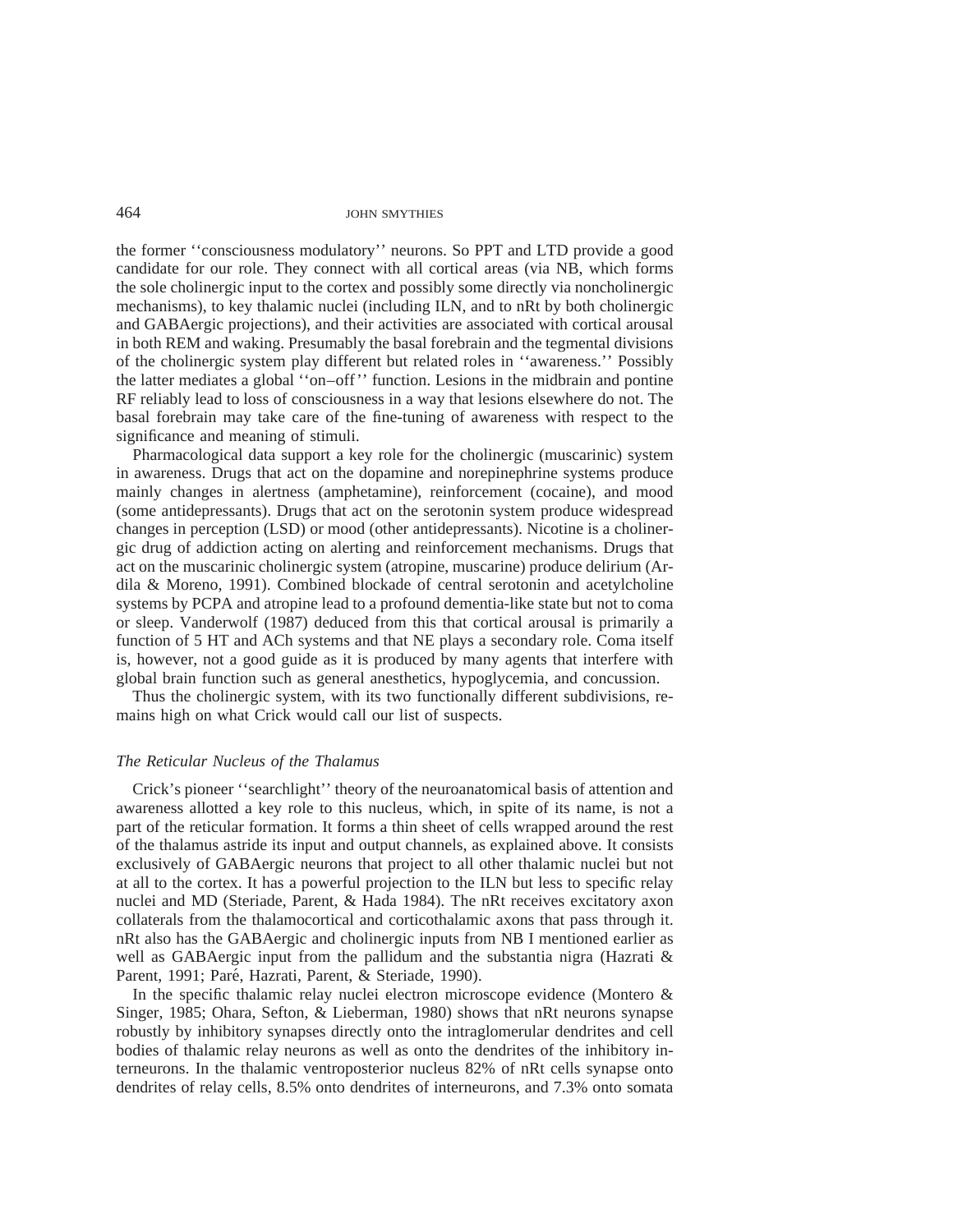(Liu, Warren, & Jones, 1995). There are three types of terminal involved (Takács, Hámori, & Silakov, 1991): F1<sub>1</sub> (from nRt), which synapse mainly on relay cells; F1<sub>2</sub> (from interneurons), which synapse equally on relay cells and interneurons; and F2 (from and to interneurons), which make dendrodendritic contacts. Spreafico, Frassoni, Arcelli, and De Biasi, (1994) and Bickford et al. (1994) suggest that nRt neurons inhibit the firing of relay cells and so form a negative feedback system. Spreafico et al. suggest that the interneurons may control the ''quality'' rather than the quantity of information forwarded to the cortex. In contrast, La Berge (1990) and Steriade et al. (1986) suggest that the important connection is the one with the interneurons so that the nRt mediates positive feedback.

An alternative suggestion was made by Sherman and Koch (1986, 1990). As Crick (1984) had pointed out, a simple negative feedback loop would mean that the activated relay cell would be shut off, whereas the spotlight theory of attention would seem to require that it be switched on. So Sherman and Koch suggested that the nRt projects not to the active cells in the LGN but to neighboring ones, which it inhibits by F1 synapses, thus promoting the former in the competition to get to the cortex. This fits the electron microscope data that show that most nRt synapses are with relay cells not interneurons. Added complications are provided by two types of GABA receptors having differing effects, by different arrangements for the X and Y cells (see Sherman & Koch, 1990, for details), and by the fact that NB cells fire in two modes—rhythmic bursts and spike trains—so that their activity could either raise or lower the activity of their target cells depending on their mode of firing (Khateb, Mühlethaler, Alonso, Serafin, Mainville, & Jones, 1992). Moreover, ACh and GABA inhibit nRt neurons in different ways (McCormick & Prince, 1986). The latter inhibits all spike activity whereas the former inhibits spontaneous activity and produces short spike bursts. nRt neurons contain somatostatin as well as GABA. Steriade et al. (1990) suggest that the action of nRt neurons on thalamic relay neurons may be exerted by GABA in slow wave sleep (inhibition) and by somatostatin in the awake state (excitation).

A recent hypothesis (Liu et al., 1995) suggests a more subtle mechanism in which the nRt cells suppress background noise in the relay cells and so increase the signalto-noise ratio, improving the faithfulness of the sensory relay (''noise'' here needs to be interpreted in the sophisticated sense we owe to Bullock [1993]; see also John [1979]). The nRt cells hyperpolarize the relay cells enough to inhibit random firing but not enough so as to cause inefficient burst firing by deinactivating the low threshold calcium conductance. Furthermore, spindling by nRt neurons inhibits transmission through the relay nuclei. Activation of NB inhibits this spindling (Buzsáki, Bickford, Ponomareff, Thal, Mandel, & Gage, 1988; Semba, 1991). In the case of action of NB neurons on target nRt neurons, as these are both active during the awake state, it seems unlikely that the former simply inhibit the latter: something more subtle may be indicated, possibly along the lines of the hypotheses suggested by Sherman and Koch (1990) or by Liu et al. (1995) for the action of nRt neurons on the relay cells. Another hypothesis (Newman, 1995) suggests that the action of nRt axons on thalamic relay neurons is not to act as a simple switch but to modulate ''high-frequency patterns of activation'' ( $\approx$ 40-Hz rhythms), thus facilitating the flow of relevant sensory information through the thalamus. This suggests that the nRt might have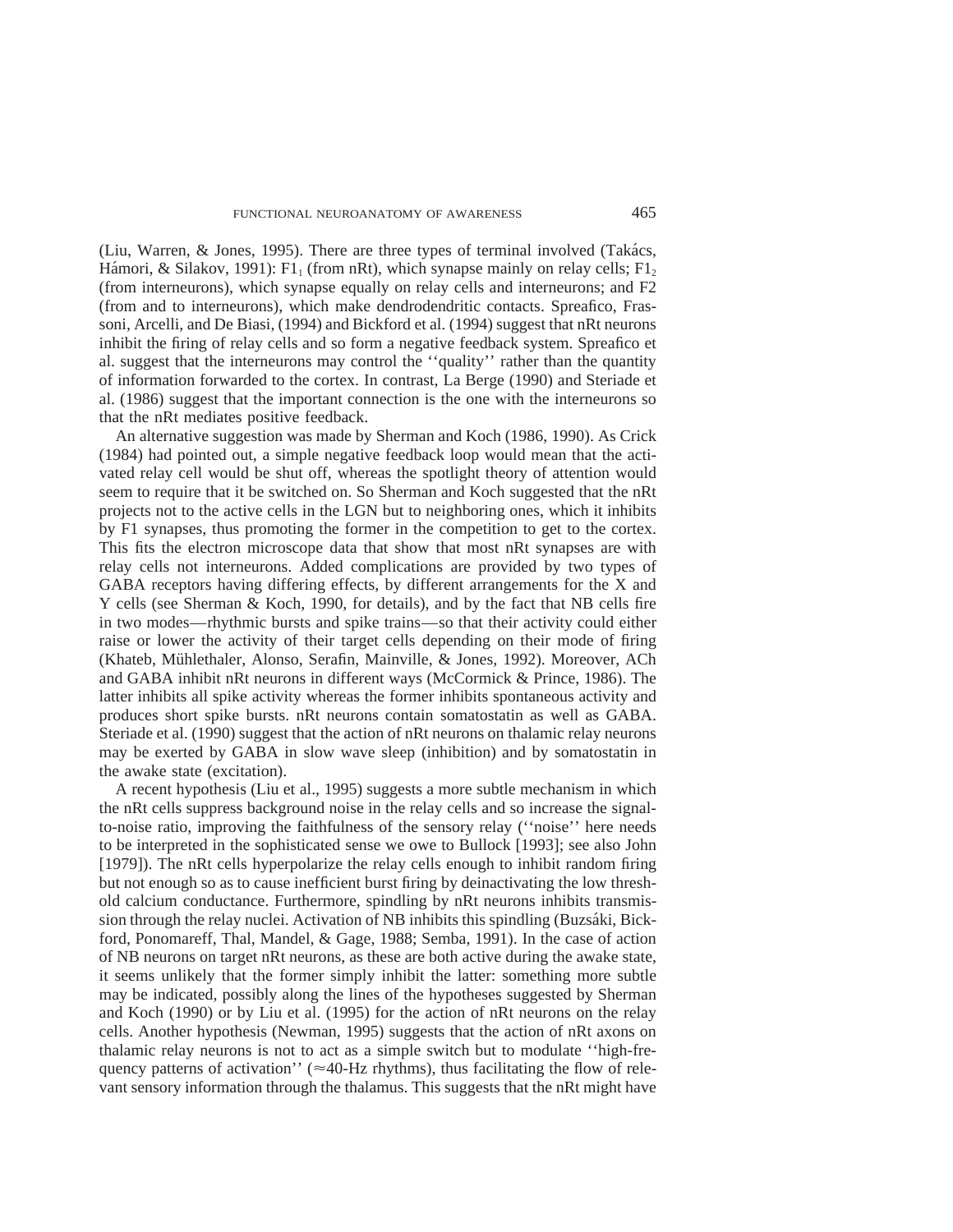more to do with the overall organization of ''binding'' than with selective attention per se.

Montero and Singer (1985, p. 164) say that the F1 terminals from nRt contacting the soma of the relay cells suggest ''a powerful and global control of relay cell excitability.'' They add that not enough is known yet about the detailed effects of interneuron activity to warrant speculation at this time on their functional significance. Suffice it to say that the nRt would appear to have a positive feedback effect on the thalamic relay nuclei based on complex circuits, the details of which remain to be elucidated.

The question has been raised by an anomyous reviewer whether there is any actual evidence to support Crick's hypothesis. The anatomy of nRt precludes any ordinary lesion or stimulation studies related to behavior and there are no diseases that are confined to this nucleus. However, the detailed neuroanatomical and neurophysiological data reviewed in this section would seem to support Crick's hypothesis (or some of the more recent models based on it, reviewed above). If nRt is not concerned with modulating the transfer of information through the specific nuclei of the thalamus (i.e., acting as the searchlight of attention, or at least as part of the control mechanism of the searchlight, even if this is confined to intramodal attention rather than intermodal attention), then what else could it be doing? One answer is to control synchronization of 40-Hz rhythms, but that in itself might affect attention as well as ''binding.''

Most of the nRt has a clear-cut topographic representation; that is, narrow slabs represent small primary cortical or retinal areas. These slabs lie parallel, not perpendicular, to the reticular sheet. The same arrangement is found relating to primary auditory, sensorimotor, and motor cortex. Exceptions are the ILN, which project diffusely to all regions of the nRt. The input clusters from the limbic system are not organized into slabs but fill the entire thickness of the nucleus. The limbic efferents from nRt go to anterior ventral, anterior dorsal, and lateral dorsal thalamic nuclei, all with limbic function. Input from secondary sensory cortex and the pulvinar are not arranged in slabs either. Input from the cingulate gyrus shows no slabs but has a loose topography (Lozsádi, 1994).

nRt cells are usually modular-specific except at junctions between areas. In addition to its connections to the rest of the thalamus and from the cortex, it has a complex chemical anatomy. There are dense specific neuropiles throughout the nucleus—noradrenergic from LC, GABAergic from the ventral pallidum and substantia nigra, GABAergic and cholinergic from NB, cholinergic from basal forebrain and brainstem (PPT and LDT), and serotonergic from the raphe nuclei (Asanuma, 1992). Shosaku, Kayama, Sumimoto, Sugitani, and Iwama (1989, p. 98) end their review of its function with the pithy statement that it is ''primarily a tool of the cerebral cortex.''

So this nucleus easily retains its candidature.

#### *The Intralaminar Nuclei of the Thalamus*

The intralaminar nuclei consist of an anterior group (central lateral, paracentral, and central medial) and a posterior group (centromedian, a.k.a. centre medián, and parafascicular).

The centromedian nucleus is a motor nucleus that relays signals between the globus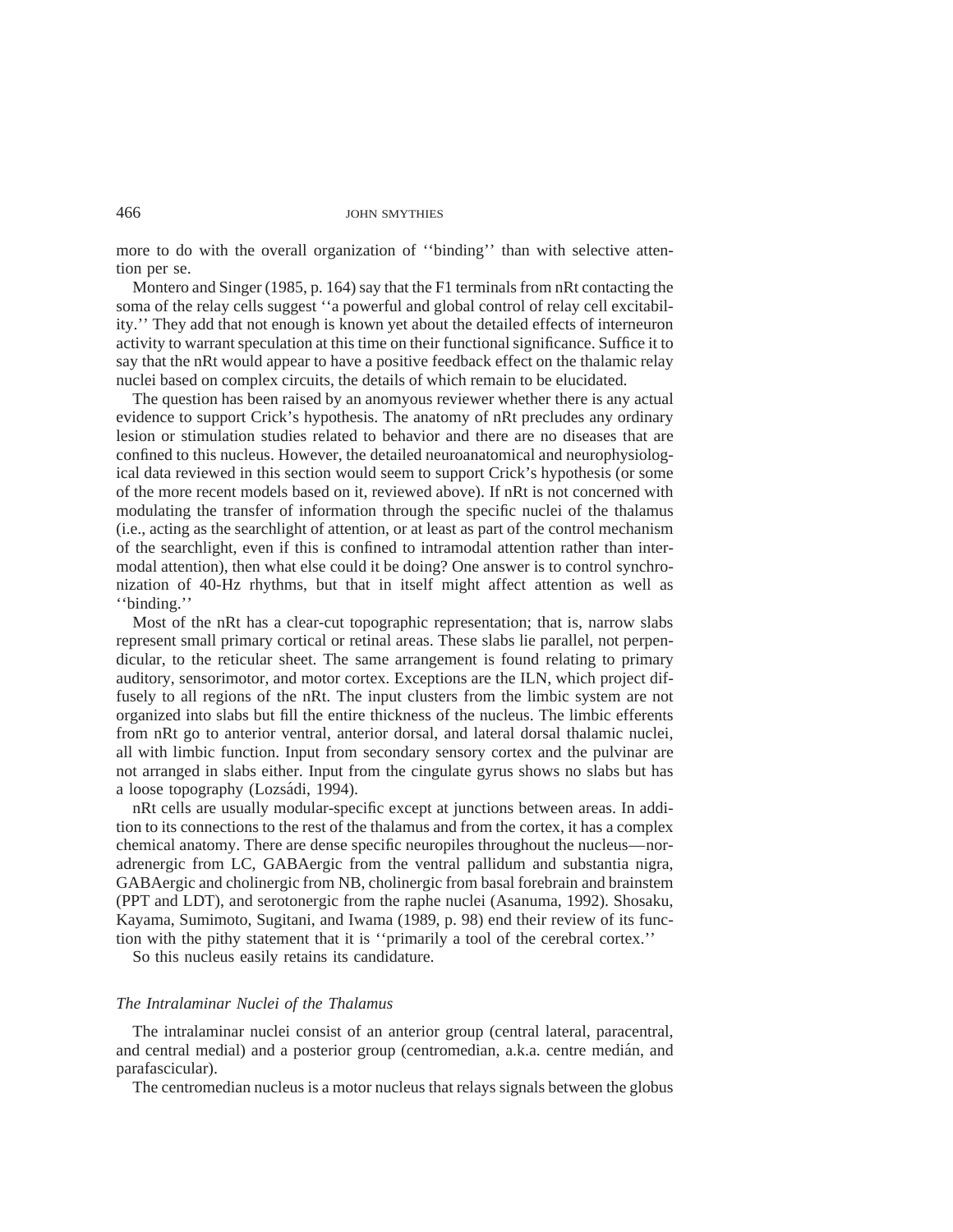pallidus and motor cortex on the one hand and the sensorimotor striatal territory on the other.

The parafascicular nucleus connects with association and limbic cortex as well as the hypothalamus, PPT, and amygdala. It has an important projection to the subthalamic nucleus and to the striatum (to which the former has its major projection, thus constituting a thalamic–target–target triangular relationship). It also has a prominent input from the superior colliculus and the frontal eye fields (Sadikot, Parent, & Francois, 1992). It is particularly associated with pain (Coghill, Talbot, Evans, Meyer, Gjedde, Bushnell, & Duncan, 1994).

The lateral part of the ILN (central lateral and paracentral nuclei) projects densely to the neocortex and the neostriatum. Their main inputs come from the RF and deep cerebellar nuclei. This circuit conveys spinal and cerebellar inputs to the motor and parietal cortex (Su & Bentivoglio, 1990). It also forms the final common path for input from the RF to reach the cortex (Bogen, 1995a, 1995b; Newman, 1995).

Other inputs to the ILN come from NB (dense—Heckers, Geula, & Mesulam, 1992), raphe (dense—Lavoie & Parent, 1991) and, according to Royce, Bromley, and Gracco (1991), from every major division of the CNS. Other outputs go to the ventral striatum (n. accumbens and olfactory tubercule). More details about these projections are given by Bentivoglio, Minciacchi, Molinari, Granato, Spreafico, and Macchi (1988). The ILN do not receive significant input from the visual cortex (Koch, 1995).

Steriade, Corró Dossi, and Contreras (1993) state that the ILN distribute two major cortical rhythms, the 7- to 14-Hz sleep spindles and the 40-Hz rhythms typical of increased focal attention and motor preparation (Pfurtscheller, Neuper, & Kalcher, 1993). They are thus in a position to exert a powerful influence over cortical cells.

It used to be thought that the ILN projection to the cortex was nonspecific and diffuse. However, recent data show that these projections are fairly specific, with each nucleus in the complex making connection with specific parts of the cortex (see Berendse & Groenwegen, 1991; Fenelon, François, Percheron, & Yelnik, 1991, for details). The thalamocortical projection from the ILN uses glu/asp as its transmitter (Steriade, 1992; Steriade & Deschênes, 1988). The general level of arousal in the cortex is set by the rostral brain stem RF acting through the thalamic centrolateral and paracentral nuclei according to Steriade et al. (1990).

The functions of the ILN are often discussed within the framework of simple ''awareness,'' or ''cortical activation''—as a switch that turns parts of the cortex on and off. However, they may also subserve more subtle functions. Berendse and Groenwegen (1991) suggest that thalamic relay nuclei deal with the discriminatory aspects of sensation and that the ILN/midline nuclei (or at least the parafascicular nucleus) deal with the affective component required in particular by the organism to detect new and potentially dangerous situations. The specific relay nuclei project to cortex and only sparsely to the striatum. The ILN project to both. The affective information to the striatum from the ILN can either prepare the striatum for an imminent cortical input or, in certain circumstances, induce a ''timely first behavioral response'' that can later be modified by cortical input. Watson, Valenstein, and Heilman (1981) likewise suggest that the ILN prepare the organism to respond appropriately to a meaningful stimulus. The projection of the ILN to the striatum is part of a circuit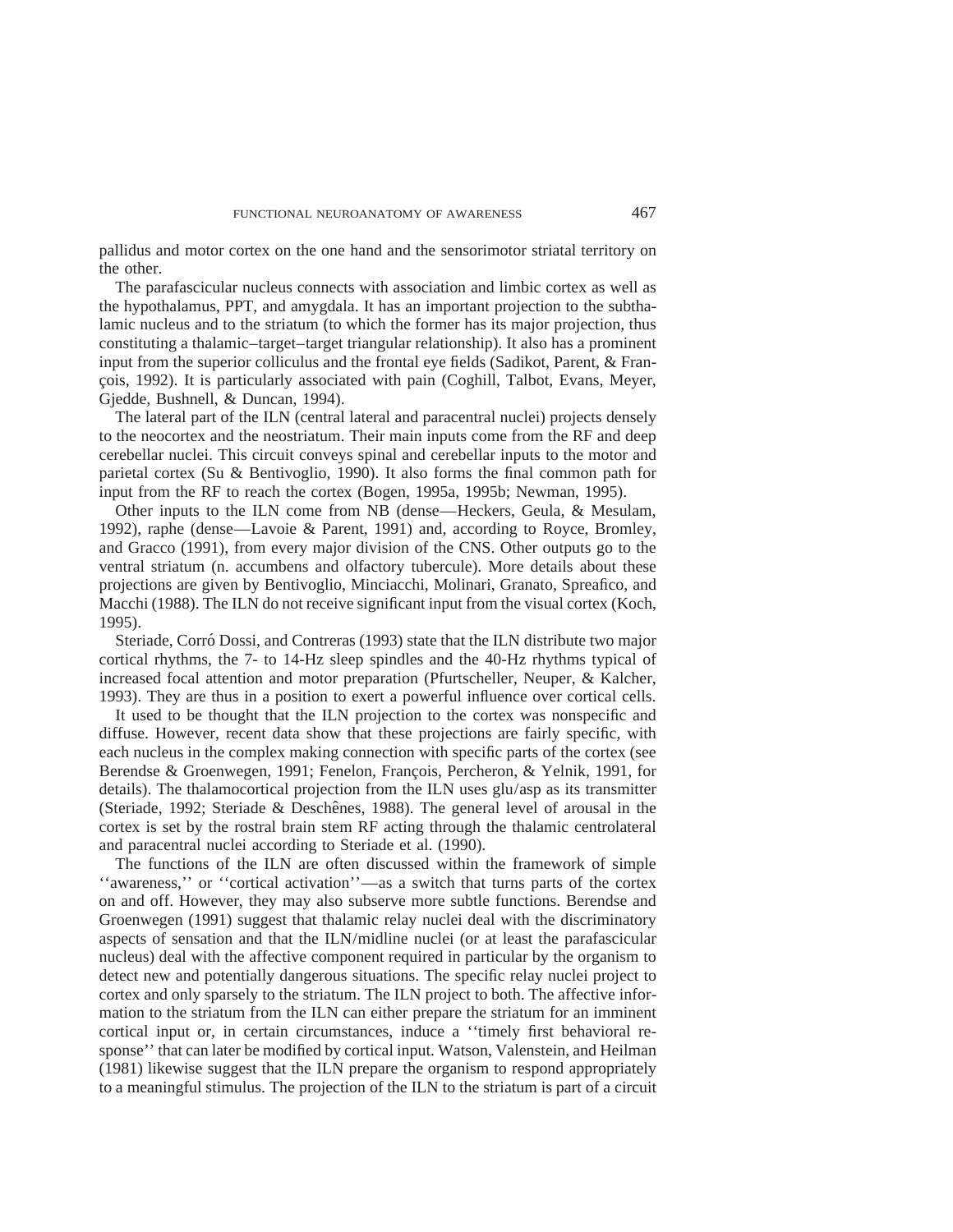that leads to the substantia nigra pars reticulata and then to the superior colliculus before returning to the ILN. Different populations of cells in the superior colliculus mediate two different types of behavior: (i) escape/avoidance via the parafascicular nucleus and (ii) orienting/approach via the central lateral and paracentral nuclei (Grunwerg & Krauthamer, 1992).

Bilateral lesions of the ILN lead not to coma but to akinetic mutism, which is regarded by some as representing a bilateral neglect syndrome. Bogen (1995a) states that bilateral lesions of the ILN lead to coma and therefore the ILN may form the key locus in the brain to support conscious awareness. However, my reading of all the clinical literature he quotes and other sources indicates that, following a bilateral medial thalamic stroke, loss of consciousness may certainly occur but this very rarely lasts more than 48 h. This is followed by akinetic mutism (''coma vigil'') or a fluctuating state of hypersomnolence plus amnestic problems due to damage to the mamillothalamic tract. Unilateral lesions of the ILN lead to contralateral unineglect in primates and humans (Colby, 1991; Watson et al., 1981). A patient reported by Watson et al. (1981) with a right medial thalamic infarct showed transient trimodal (auditory, visual, somatosensory) hemineglect. The syndrome can also result from lesions of the midbrain reticular formation (Watson, Heilman, Moller, & King, 1974) and of the putamen (Heir, Davis, Richardson, & Mohr, 1977). Neglect is a most complex phenomenon, recently reviewed by Ramachandran (1995), crucially important for our understanding of awareness (see also Cubelli, Nichelli, Bonito, De Tanti, & Inzaghi, 1991). In many cases neglect does not represent so much a failure of sensory *at*tention but of motor *in*tention (Watson, Miller, & Heilman, 1978). In either case, neglect, either unilateral or bilateral, is not to be equated with loss of consciousness.

Akinetic mutism is a peculiar condition in which purely passive ''awareness'' seems to be maintained. The patient remains aware of what is going on but is unable to, and does not even want to, respond or communicate (Crick, 1994). Thus what Crick calls the ''will'' (or active awareness) seems to have vanished. There are two types of akinetic mutism: ''vigilant'' and ''somnolent'' (Segarra, 1970). The former is associated with lesions of the cingulate cortex and the medial forebrain bundle, the latter with lesions of the midbrain tegmental area. Recent data indicate that dopaminergic projections are involved. Cases of akinetic mutism respond well to dopaminergic agonists such as bromocriptine (Echiverri, Tatum, Merens, & Coker, 1988; Ross & Stewart, 1981). A similar syndrome can be produced in animals by 6-OH DA injections into the substantia nigra, ventral tegmental area, or the medial forebrain bundle. These syndromes are all reversed by bromocriptine but not by L-DOPA or by methyphenidate (cholinergic). However, one case is reported in the literature of akinetic mutism that followed damage to the RF in the region of the ventral end of the aqueduct, which responded to methylphenidate (Daly  $\&$  Love, 1958), suggesting a cholinergic component. In another case the lesion was confined to the dorsal thalamus (MD, anterior nucleus, ventrolateral nucleus, and pulvinar, sparing the ILN, midline nuclei, and the tegmentum) (Segarra, 1970). Another case of terminal renal failure developed a state of akinetic mutism following a single dose of the GABAergic derivative baclofen (Parmar, 1991). Akinetic mutism can also be a complication of hydrocephaly when there are repeated shunt failures leading to damage to dopaminergic fibers in the median forebrain bundle (Anderson, 1992). It can also result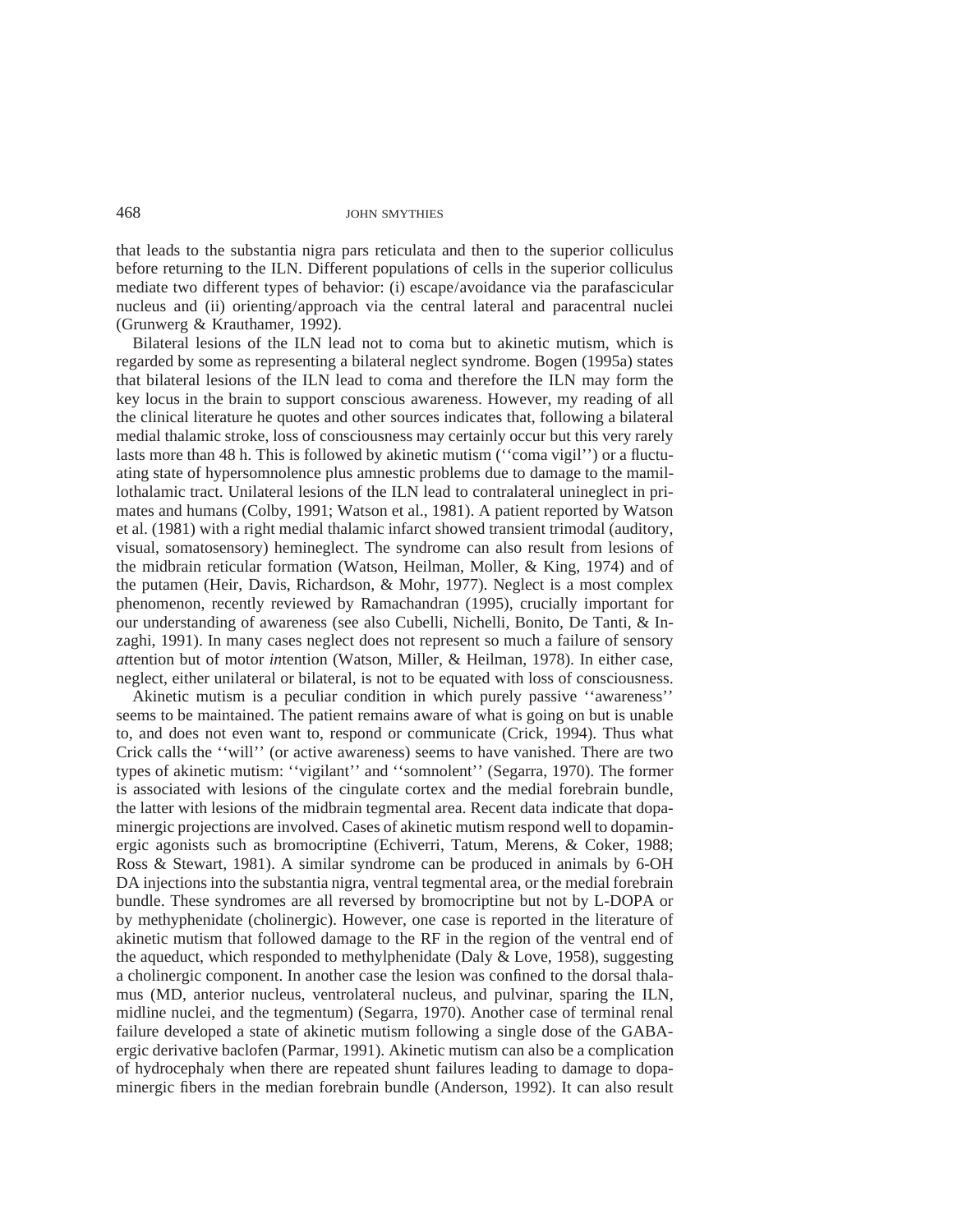from necrotizing leucoencephalopathy (Gütling, Landis,  $&$  Kleihues, 1992). This produces bilateral lesions confined to the white matter that cut connections between the thalamus and the reticular formation with frontal regions, in particular the cingulate gyrus.

Possibly the difference between vigilant and somnolent akinetic mutism may be due to damage to other sleep-related structures in the tegmentum in the case of the latter. Lesions confined to the periaqueductal gray do not lead to akinetic mutism but to euphoria (Segarra, 1970). During slow wave sleep the ILN are inactive; during REM and waking they are active. The connections of the ILN with the olfactory system are unclear.

The ILN seem therefore to be a key part of the anterior ''motor'' intention system, in which case they are unlikely to play the role of ''binding'' sensory information together allotted to them by Llinás and Paré (1991). Nor do they appear to play the role as chief mediator of conscious awareness allotted to them by Bogen (1995a, 1995b), for reasons given above and by Koch (1995). Clearly these nuclei have a close connection with motor ''intention'' but possibly a less close connection with sensory ''awareness.'' However, it seems clear that the different subdivisions of the ILN have very different anatomical connections and this suggests they are doing different things. So no theory of *the* function of the ILN would seem justified.

## *The Dorsomedial Nucleus of the Thalamus*

This nucleus is divided into three segments—medial, central, and lateral (most of the neuroanatomical data unfortunately comes from the rat) (Benjamin & Jackson, 1974). The input to the medial segment comes mainly from many limbic areas. It also has two-way connections with prelimbic, cingulate, and insular cortex. The central division has mainly an olfactory input from the pyriform cortex as well as input from the lateral hypothalamus, lateral preoptic area, and the diagonal band of Broca. Its two-way cortical connections are with lateral orbital prefrontal cortex and the ventral insular cortex (both secondary olfactory cortex).

The lateral segment has input from the superior colliculus, lateral dorsal nucleus of the thalamus (limbic), substantia nigra pars reticulata, globus pallidus and LDT, and the interpeduncular nucleus. It has two-way connections with the dorso-lateral cingulate cortex.

All segments receive input from the nRt, PPT and LDT, raphe, LC, and the RF. Ray and Price (1993) describe how the medial segment of MD forms a triangular circuit between the limbic system and the cortex. The former projects partly directly to the latter and partly indirectly via MD. The cells in the limbic amygdala that project directly to the cortex are large, sparse, and with long dendrites. The cells that project via MD are small, dense, and with short dendrites. Ray and Price (1993) suggest that the former alert the cortex (''important message coming'') whereas the latter carry detailed information. The ventral pallidum (n. accumbens and the substantia nigra pars reticulata) does not project directly to the cortex but only via an inhibitory GABAergic pathway to MD. Different parts of MD take part in four of the five cortico-striatal-thalamocortical loops described by Alexander, DeLong, and Strick (1986)—the oculomotor; dorsolateral prefrontal (spatial memory); lateral orbitofron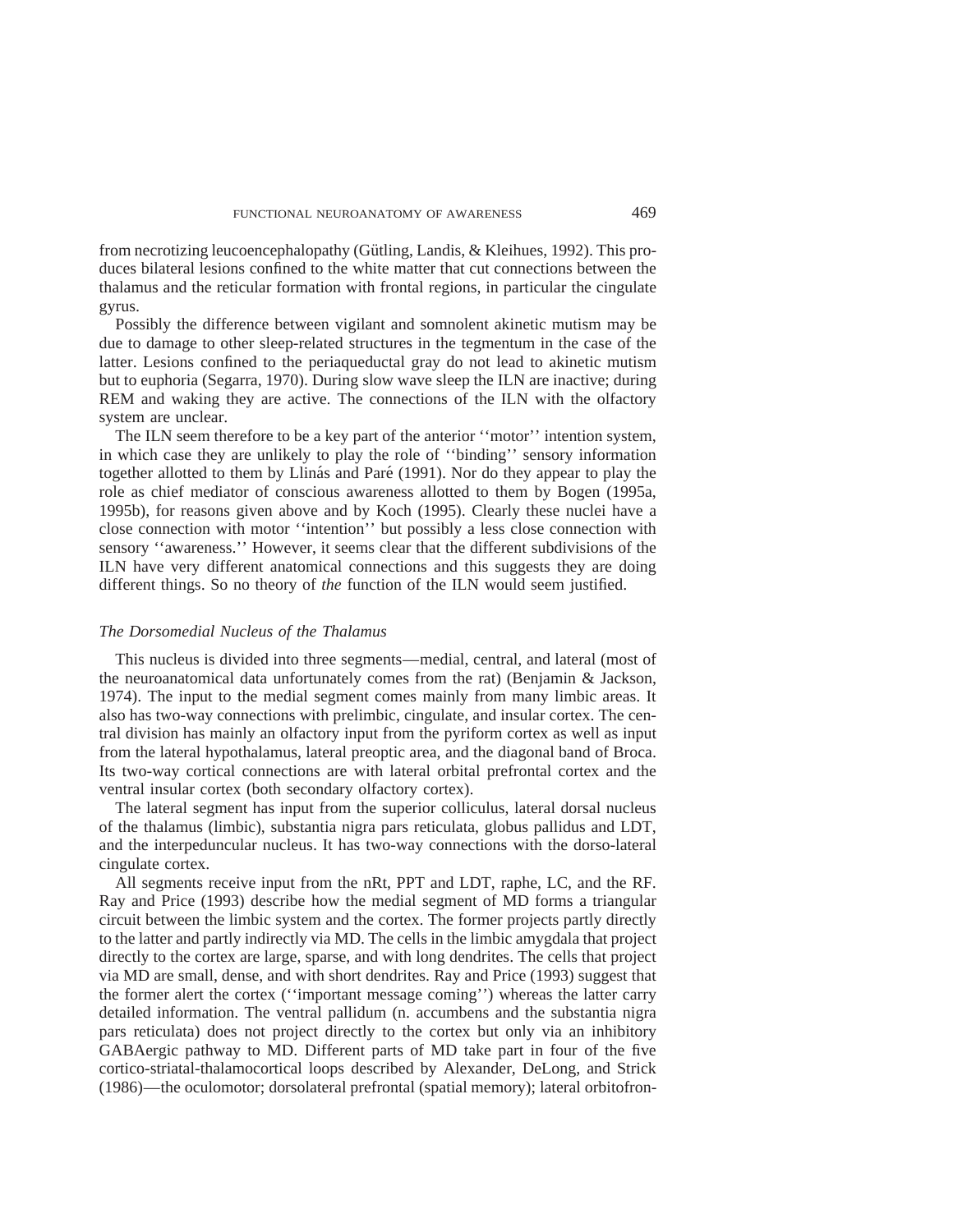tal (switches in behavioral set); and the anterior cingulate (limbic). These loops link one specific area of the cortex (with some input from other areas of cortex) to specific regions of the striatum, then to specific regions of the pallidum and substantia nigra then to local areas of MD, and finally back to the original specific cortical area. The fifth motor loop uses the ventrolateral nucleus and not MD. Each of these major parallel circuits is probably made up of many minor circuits, each responsible for different parameters.

Ray and Price (1992, 1993) suggest the following functional anatomy of this system. The basis of sustained delay-related behavior may depend on reverberating cortico-thalamo-cortical loops. In orbital and medial prefrontal cortex this reverberation is facilitated by simultaneous excitatory inputs from the amygdala and other parts of the basal forebrain to both cortex and thalamus. The GABAergic input to MD from the ventral pallidum inhibits this reverberation. Excitation of MD is needed for sustained concentration (attention) on a particular task. Inhibition of MD may be necessary to block this before attention can switch to some different pattern of activity or to suppress unwanted thoughts and feelings. Thus reverberatory activity in corticothalamic-cortical circuits must be blocked temporarily by inhibitory pallidal input in order to allow new patterns to be initiated. The pallidomotor projection system suppresses unwanted activity in antagonist muscle groups. The pallidothalamic input may play a similar role in cognitive and affective function. Lesions of the MD nucleus in primates lead to severe memory disturbances (Heckers et al., 1992) and motor perseveration (Ray & Price, 1992). Lesion experiments in rats show that the memory disturbance is not the anterograde amnesia that results from hippocampal damage but an interference with the process of encoding new information into memory (Winocur, 1990).

Lesions of the subthalamic area cause gross disturbances in intention. The subthalamic nucleus carries the major excitatory input to the pallidum involved in the selection of motor behaviors. The neocortex (with the cerebellum) initiates and combines motor programs. The basal ganglia act in parallel to enable the selected program and inhibit potentially competing programs (Mink & Thach, 1993). A similar system may operate for the ventral pallidum and MD in connection with cognitive tasks.

Further cases of MD lesions (surgical thalamotomy) leading to an altered time sense are reported by Spiegal, Wycis, Orchinik, and Freed (1956). They describe a syndrome they call "thalamic chronotaxis," which involves disorientation in time (not due merely to a defective memory). It involves a change in ''time sense'' and the patients report a feeling that they are much younger, and that all time intervals are shorter, than they really are.

Lesions of the "paramedian thalamus" cause "utilization behavior" (Eslinger, Warner, Grattan, & Easton, 1991). This starts with excessive drowsiness, with slow and sharp waves in the anterior EEG. Then the patient becomes unable to inhibit utilizing objects around her and will pick up and use appropriately objects in her vicinity, peel oranges, unlock padlocks, spend all day making and unmaking her bed, and so on. Tests show a great decrease in concentration and in focusing, maintaining, and shifting attention, together with disorientation in time and space. A similar syndrome can follow frontal (particularly orbito-frontal) lesions (Lhermitte, 1983; Shallice, Burgess, Schon, & Baxter, 1989). The syndrome seems to be due to discon-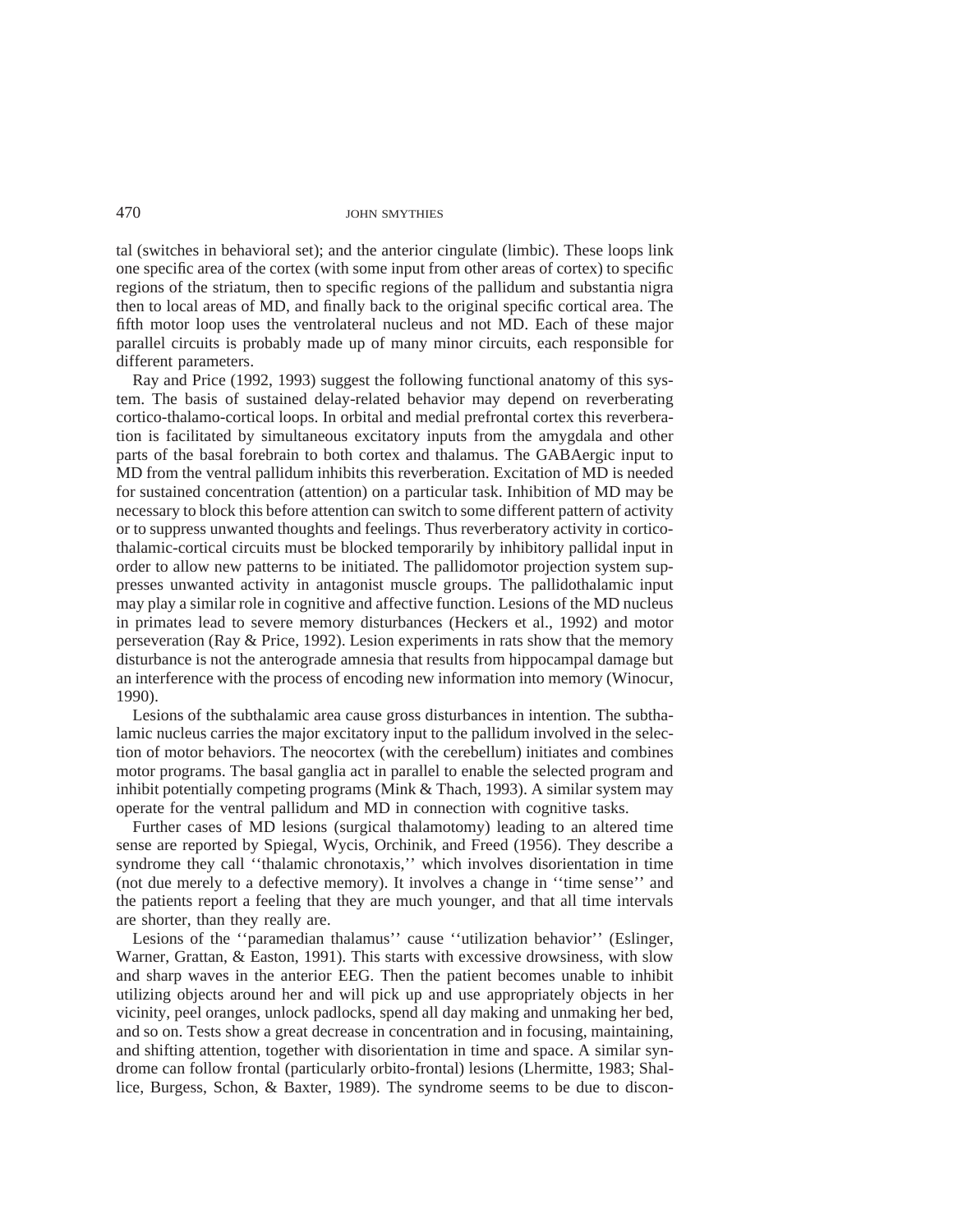nection between the parietal and the frontal lobes so that the many subprograms operated by the former in response to numerous environmental stimuli are not inhibited, when inappropriate, by the latter acting as a ''supervisory attentional system.'' Presumably some paramedian thalamic nucleus (possibly MD), rather than direct connections between the frontal and parietal cortices, mediates, or is essential for, this function.

Thus the dorsomedial nucleus must also be regarded as a key player in the attention/intention circuits.

#### *Other Systems*

The LC and raphe (plus histamine) certainly play a major role in the sleep–wake cycle. The LC contributes to the control of focused attention. Expectancy behavior is inhibited by the LC. During waking the LC and raphe are both active but in REM sleep they are inactive. As we are certainly ''aware'' during dreams, this indicates that these systems, although they may modulate attention, are unlikely to be responsible for primary awareness.

Dopaminergic mechanisms based on the tegmentum, besides contributing to the control of focused attention behavior and reinforcement mechanisms, also seem to play a role in ''active'' attention (the ''will'') as the data from akinetic mutism indicate. These of course may represent different aspects of the same mechanism. The dopaminergic A 10 neurons are involved in cognition and play a role in spatial learning, memory, and reward mechanisms among others (Gasbarri, Packard, Campana, & Pacitti, 1994).

#### *Thalamic Enhancement Circuits*

Thalamic nuclei often show triangular relationships between two brain areas that project to each other. La Berge (1990) has suggested a functional reason for this related to selective attention. In his system (for vision) he recognizes a Feature Register (V1), which registers a stimulus array, say H O H. This projects to the Shape Register (in this case in the occipito-temporal cortex), for which only the O is wanted. In between, in a triangular relationship, he places the Filter, which gets rid of the two H's by lateral inhibition. For vision the Filter is the pulvinar. The Filter must have a topographic map of the Feature Register contents as well as an algorithm for lateral inhibition. He sees attention as having two essential components (i) *selective,* which inhibits competitors and boosts the target activity, and (ii) *expectation,* which leads to more efficient processing of the target. Higher-order processes select a particular cortical area and prepare it for the expected information to arrive and they then direct the pulvinar (for vision) to shunt information to the selected cortical locus. In this way La Berge sees thalamic circuitry, using these Thalamic Enhancement Circuits, as magnifying small differences between rival cortical circuits very quickly. In other systems these triangular circuits may subserve a similar function. He suggests, for example, that MD operates a Thalamic Enhancement Circuit for comprehension.

Another basic mode of operation of triangular circuits has been emphasized by Freeman (1994). He sees the brain operating largely according to principles of nonlin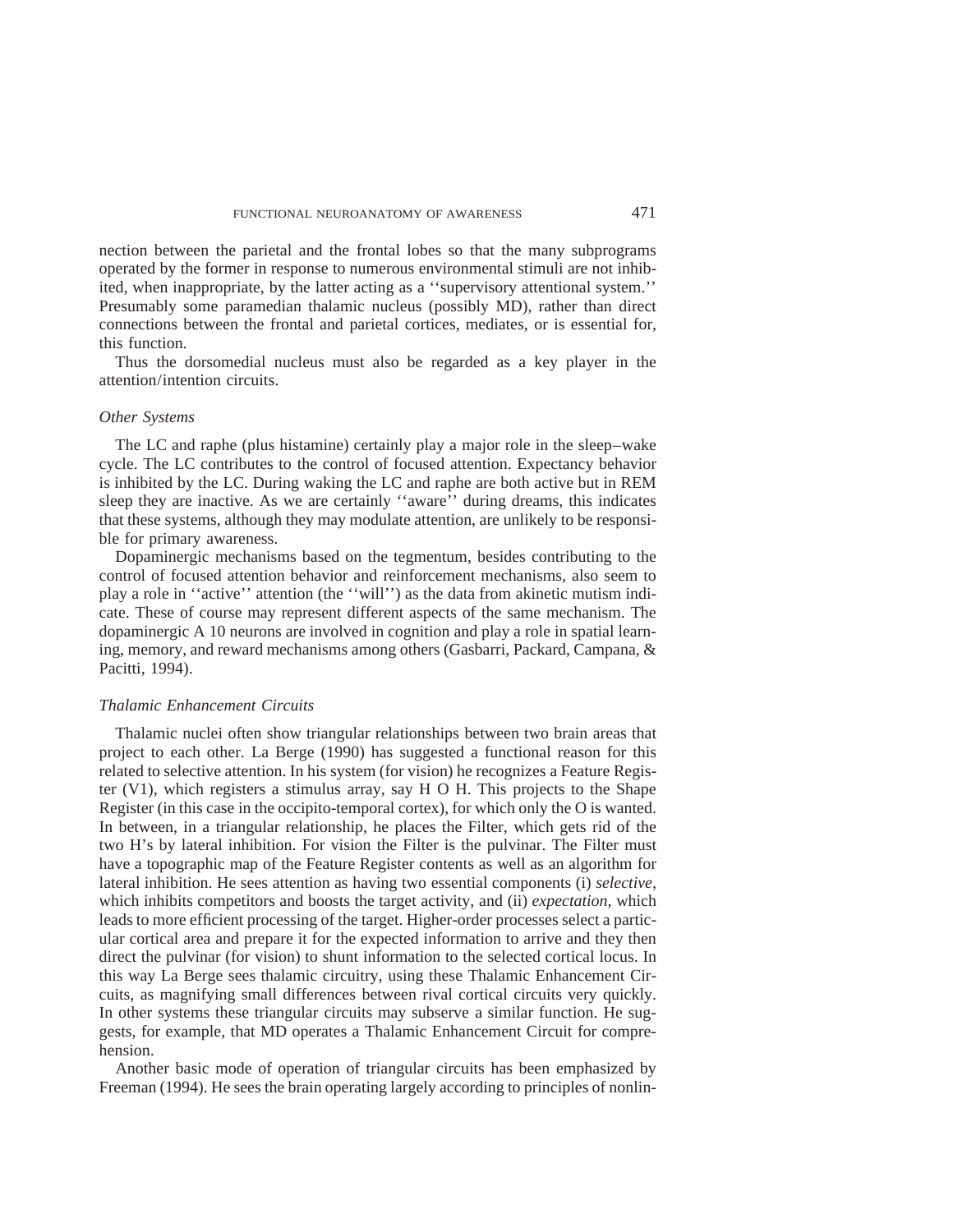ear chaotic dynamics. When one such brain activity pattern expresses a drive toward a certain goal, its effects bifurcate. One set goes to the motor system. The second goes to all sensory areas to prepare them for the impending changes in sensory input that will follow the motor action. Feedback from these return to the central system to ensure that the operation has been carried out correctly. Neuroanatomical candidates for this function could be the ILN or the pallidum-MD system.

#### **DISCUSSION**

Anyone trying to make sense out of the functional anatomy of the brain soon develops the feeling that everything connects to everything else in circuits of bewildering complexity and that Dennett, after all, must be right and the brain is completely nonlinear. Clearly key brain functions are distributed widely in complex networks that spread over diverse neuroanatomical areas. At the same time there is clear evidence that different parts of the cortex and related subcortical structures are specialized to process different information and exert different functions. But is it possible to say anything more than that with respect to the functional neuroanatomy of awareness and attention?

A model of some of the functional neuroanatomy of the awareness system might run as follows: A lower-level intramodal control of the ''spotlight of attention'' is carried out by nRt as in Crick's original hypothesis. Finer grained changes might be determined by competing cortical dominant foci or ''small flashlights.'' However, it remains unclear whether the input from nRt to the specific thalamic relay nuclei opens or shuts the gate (La Berge 1990; Montero & Singer 1985; Ohara et al., 1980; Steriade et al., 1986). On functional grounds the former seems the most likely. The hypotheses that best fit the data would seem to be those of Sherman and Koch (1990), Liu et al. (1995), and Newman (1995), as detailed earlier.

The nRt may be subject to ''higher'' modulatory control by the chemospecific inputs: (1) GABA and ACh from NB, which in turn is subject to control by the topographically organized input from the cortex. This circuit may allow input of the significance of stimuli. Firing of NB neurons rises in response to significant stimuli and NB neurons are quiet during slow wave sleep (Metherate & Ashe, 1993). The inferior parietal lobule may also be concerned with determining what is important in the stimulus input (Watson & Heilman, 1979); (2) norepinephrine (locus coerulus); (3) serotonin (raphe); (4) dopamine (ventral tegmental area); and probably many others (e.g., histamine, and innumerable polypeptides).

A diffuse, widespread release of, say, NE might signal ''Whatever you are doing now continue as reinforcement has been received'' (see Smythies, 1970) but it is difficult to see how this could signal ''Attend to that little spot down to the left'' when the brain mechanisms work out that the little spot, causing by itself a minimum signal to nRt, is meaningful (e.g., seeing a five-dollar bill on the ground). A diffuse release of the appropriate ''labeling'' neurotransmitter in nRt would presumably label everything going through nRt, little spot and everything else included. Asanuma (1989) proposes that NB can ''strategically modulate'' the excitability of nRt neurons and so affect the initial transmission of information to the cortex, to which nRt has its major projection in a triangular relationship. However, what may be important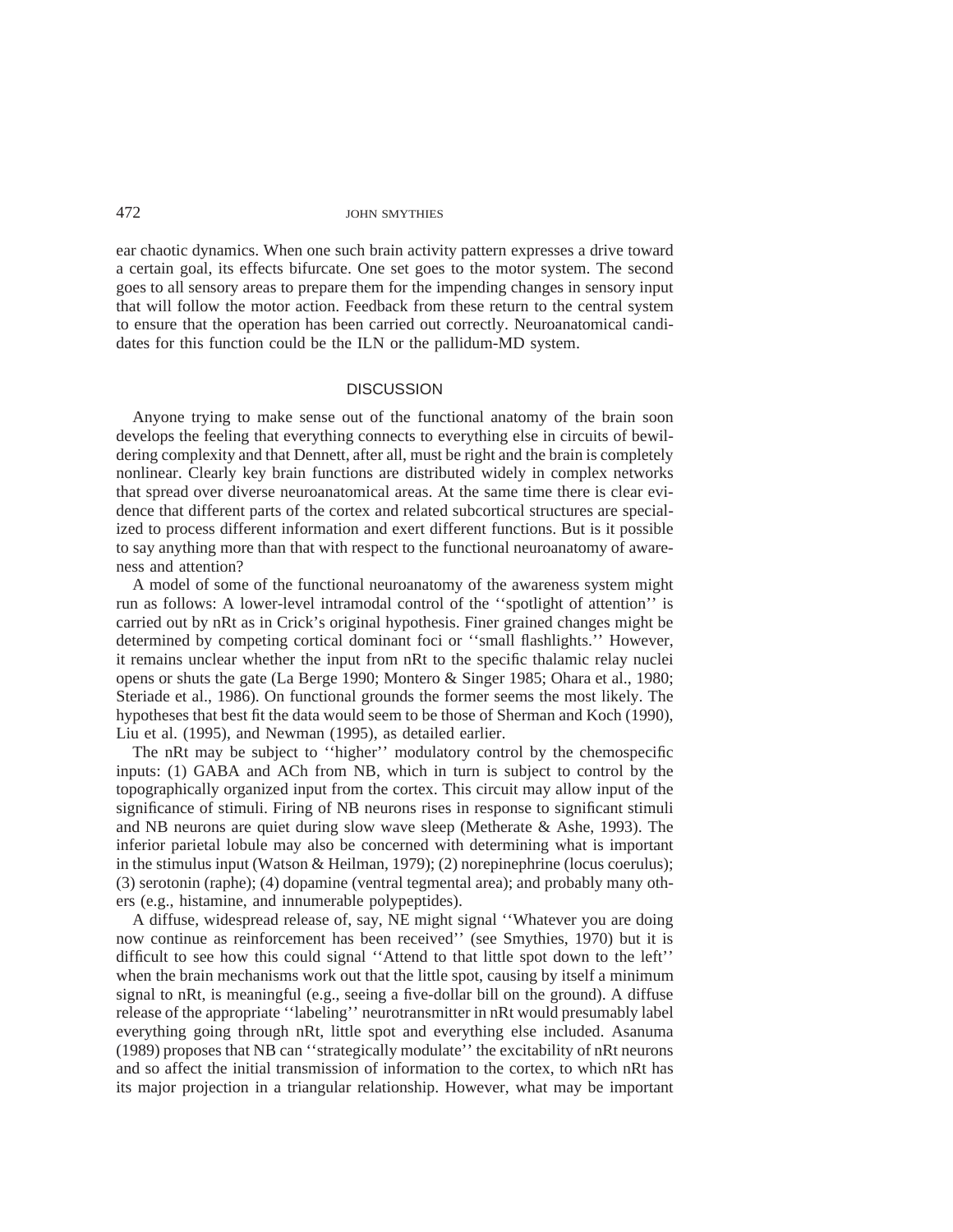for awareness is not the mere transmission of impulses but the synchronization of their oscillations. Perhaps a diffuse projection (e.g., from all these chemospecific nuclei to nRt) is suitable for that. Moreover it is important to distinguish between the mechanisms that provide the *content* of consciousness at any one moment (i.e., selected hierarchically organized activity in cortex, thalamus, and cortico-thalamic loops, plus possibly loops connecting the olfactory bulb and the pyriform cortex) and the switching intermodal *attention* mechanisms that do the selection (which include but are not confined to the PPT and LDT on the attention side and the ILN and pallidum-MD on the intention side). ''Selection'' here is used in the sense familiar to users of word processors.

This model of the cortex–nRt–relay nuclei–cortex loop is reminiscent of the double inhibitory motor striato–pallidal–thalamic system. Here, lateral inhibition in the striatum deletes unwanted motor patterns in adjacent striatal neurons. In the attentional system this lateral inhibition could be effected by the extensive local GABAergic inhibitory circuits set up by the axon collaterals of nRt cells (De Curtis, Spreafico, Panzica, & Avanzini, 1988) as well as the type of circuits in the relay nuclei postulated by Sherman and Koch, if present (1986).

The intentional system (Crick's ''will'') may depend in particular on circuits based (a) on the ILN and cingulate gyrus that link the frontal and parietal lobes, and (b) on the loop that runs from the cortex–ventral striatum–ventral pallidum–lateral MD– and back to the cortex (particularly cingulate cortex), plus input from the dopaminergic ventral tegmental area to the ventral pallidal part of this link. The source of lateral inhibition in this circuit may be the ventral striatum.

Kinomura, Larsson, Gulyás, and Roland (1996), in a PET study of normal humans, found that the change from a relaxed awake state to an attention-demanding reactiontime task was accompanied by activation of the midbrain RF and the ILN, especially the centro-median and lateral central nuclei. But this did not happen when the volunteers simply pressed the button when they wanted to. Possibly the centro-median nucleus mediates some aspect of attention–intention linkage and the central lateral nucleus acts as the relay signal from the midbrain RF to the cortex.

The question remains as to what keeps the two systems—attention and intention in synchrony? Since the middle layer of subcortical structures seems to belong firmly to one or the other, the answer might be either very low down (?RF) or very high up (cortex). Alternatively there might be significant cross-talk among key elements of the system, for example along the projections between the ILN and the lateral ventral and anteroventral thalamic complex and nRt, and circuits involving the insula.

As Crick has urged, there is clearly a need for further clinical investigations in this area, in particular into the questions of whether human cases of temporal and frontal lobectomy are really *aware* of olfactory stimuli with normal detection thresholds, what the experience of someone with akinetic mutism is really like, further studies of thalamic pain, what type of blindness results from lesions of the optic radiations, and hierarchical aspects of awareness in different conditions.

In conclusion, a good case can be made for the hypothesis that, whereas the five systems I delineated above, as well as nRt, that are concerned with awareness and intention, clearly form an orchestra, as Crick (1984) suggested, the conductor of the orchestra may well be PPT and LGT, which constitute a major part of the cholinergic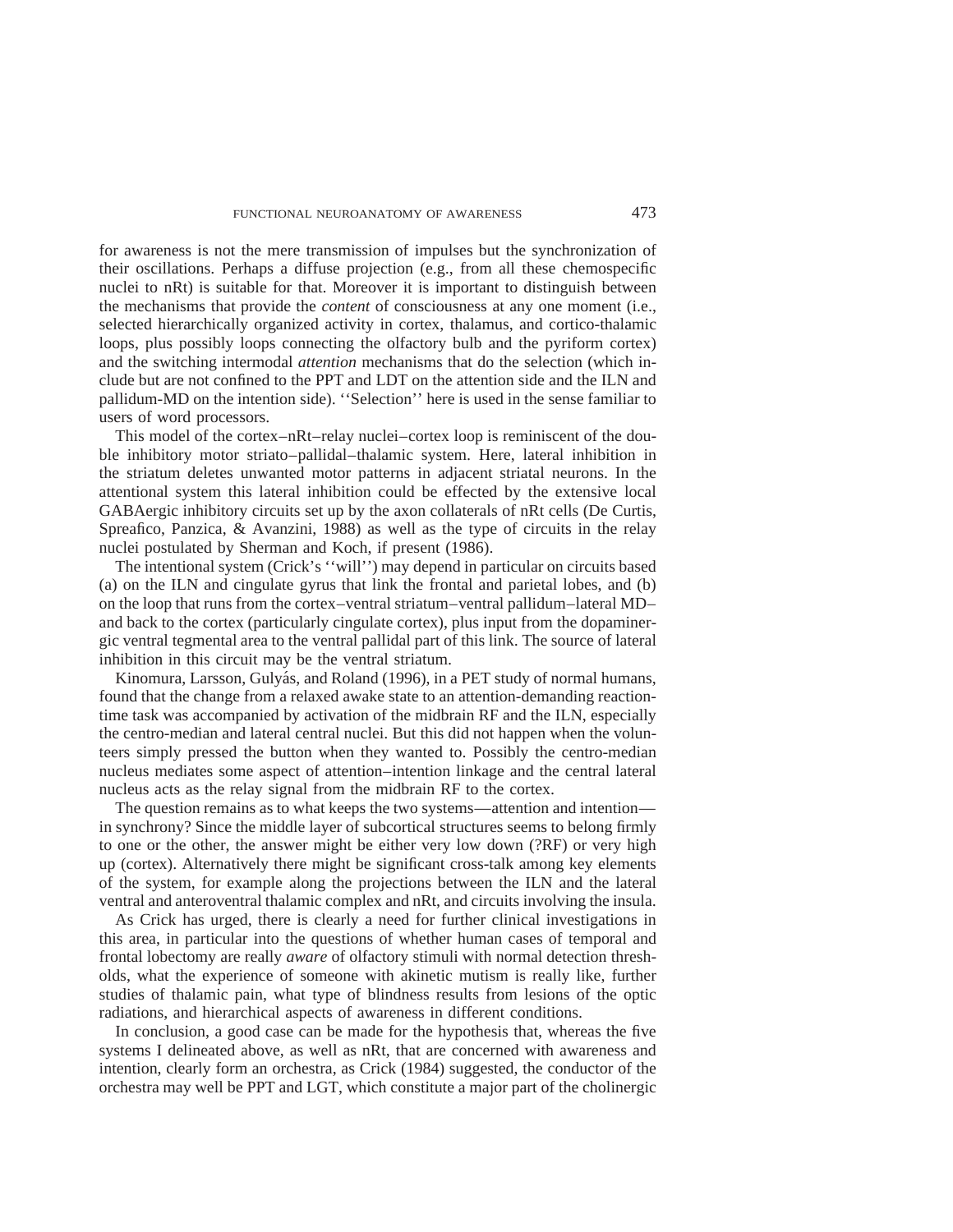system in partnership with the cortex, together possibly with other nuclei in the adjacent mesencephalic (or lower) RF whose neurochemistry has not yet been determined (Steriade, 1992). The insula seems to play a key role in the conscious appreciation of pain.

It may be thought strange that such small nuclei could have such major effects: Descartes put the pineal gland in this role, and these nuclei are much smaller than that! However, as Baars (1995) points out, surprisingly small subcortical structures may be needed for the *state* of waking consciousness, whereas the much larger thalamocorticothalamic circuits seem to provide the *content* of perceptual consciousness.

## ACKNOWLEDGMENTS

This review evolved out of discussions with Francis Crick, to whom I am indebted for his continued interest. I am also grateful to Floyd Bloom, Ted Bullock, Marina Bentivoglio, Chris Gillin, James Prechtl, Vilayanur Ramachandran, Murray Sherman, Roberto Spreafico, Mircea Steriade, and two anonymous reviewers, for their most helpful input.

## **REFERENCES**

- Abraham, A., & Mathai, K. V. (1983). The effect of right temporal lobe lesions on matching of smells. *Neuropsychologia,* **21,** 277–281.
- Alexander, G. E., DeLong, M. R., & Strick, P. L. (1986). Parallel organization of functionally segregated circuits linking basal ganglia and cortex. *Annual Review of Neuroscience,* **9,** 357–381.
- Allen, W. F. (1940). Effect of ablating the frontal lobes, hippocampi and occipito-parieto-temporal (excepting pyriform areas) lobes on positive and negative olfactory conditioned reflexes. *American Journal of Physiology,* **128,** 754–771.
- Anderson, B. (1992). Relief of akinetic mutism from obstructive hydrocephalus using bromocryptine and ephedrine. *Journal of Neurosurgery,* **76,** 152–155.
- Ardila, A., & Moreno, C. (1991). Scopolamine intoxication as a model for transient global amnesia. *Brain and Cognition,* **15,** 236–245.
- Asanuma, C. (1989). Axonal arborizations of a magnocellular basal nucleus input and their relation to the neurons in thalamic reticular nucleus of rats. *Proceedings of the National Academy of Sciences, USA,* **86,** 4746–4750.
- Asanuma, C. (1992). Noradrenergic innervation of the thalamic reticular nucleus: A light and electron microscopic immunohistochemical study in rats. *Journal of Comparative Neurology,* **319,** 299– 311.
- Asanuma, C., & Porter, L. L. (1990). Light and electron microscopic evidence for a GABAergic projection from the caudal basal forebrain to the thalamic reticular nucleus in rats. *Journal of Comparative Neurology,* **302,** 159–172.
- Baars, B. J. (1995). Tutorial commentary: Surprisingly small subcortical structures are needed for the *state* of waking consciousness, while cortical projection areas seem to provide perceptual *content* of consciousness. *Consciousness and Cognition,* **4,** 159–162.
- Barbur, J. L., Watson, J. D. G., Frackowiak, R. S. J., & Zeki, S. (1993). Conscious visual perception without V1. *Brain,* **16,** 1293–1302.
- Barr, M. L., & Kiernan, J. A. (1993). *The human nervous system.* Philadelphia: Lippincott.
- Bartlet, J. E. A. (1951). A case of organized visual hallucinations in an old man with cataract, and their relation to the phenomenon of the phantom limb. *Brain,* **74,** 363–373.
- Baskerville, K. A., Chang, H. T., & Herron, P. (1993). Topography of cholinergic afferents from nucleus basalis of Meynert to representational areas of sensorimotor cortices in the rat. *Journal of Comparative Neurology,* **335,** 552–562.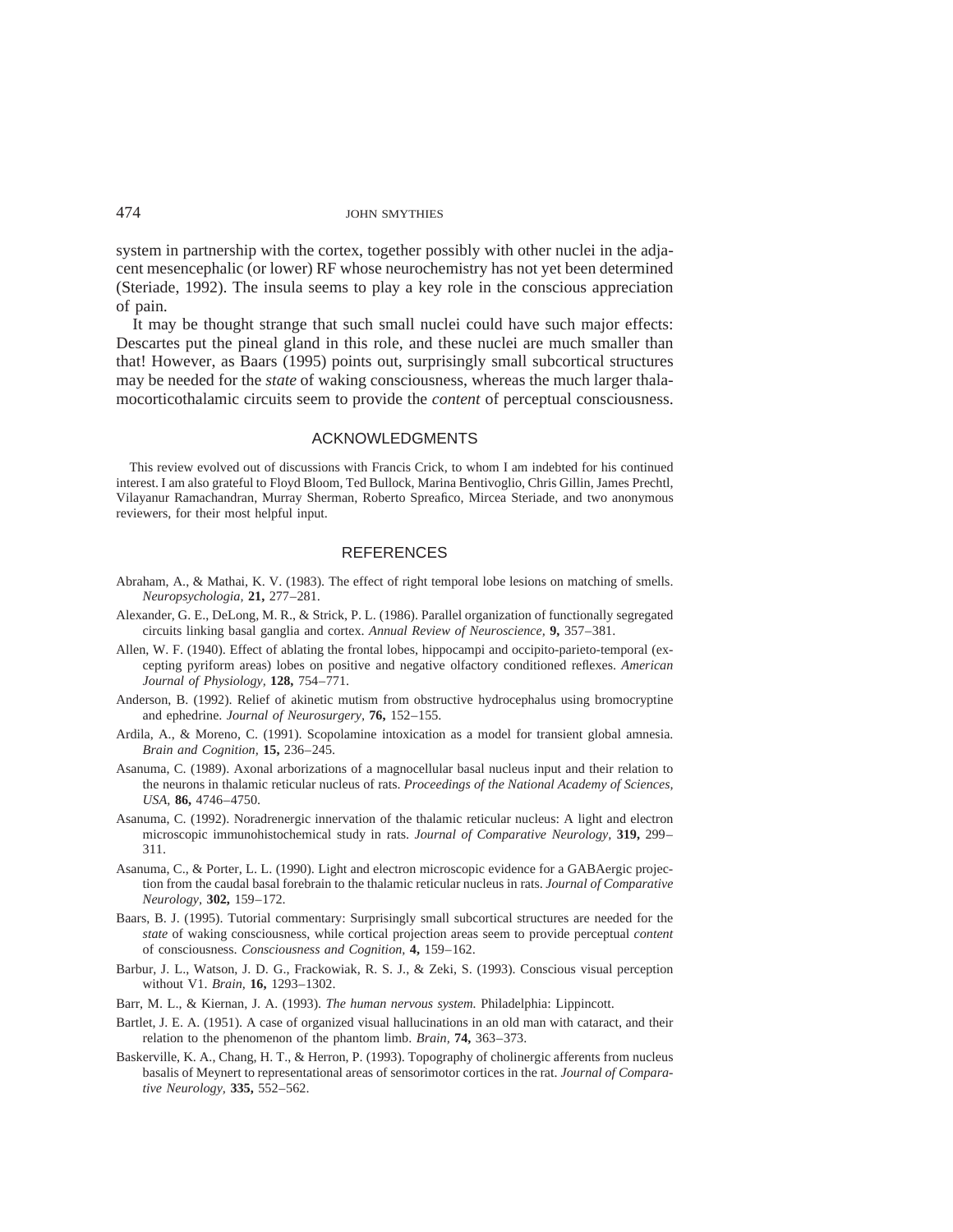- Bassant, M. H., Baleyte, J. M., & Lamour, Y. (1990). Effects of acetylcholine on single cortical somatosensory neurons in the unanesthetized rat. *Neuroscience,* **39,** 189–197.
- Bellas, D. N., Novelly, R. A., & Eskenaz, B. (1989). Olfactory lateralization and identification in right hemisphere lesion and control patients. *Neuropsychologia,* **27,** 1187–1191.
- Benjamin, R. M., & Jackson, J. C. (1974). Unit discharges in the mediodorsal nucleus of the Squirrel monkey evoked by electrical stimulation of the olfactory bulb. *Brain Research,* **75,** 181–191.
- Bentivoglio, M., Minciacchi, D., Molinari, M., Granato, A., Spreafico, R., & Macchi, G. (1988). The intrinsic and extrinsic organization of the thalamic intralaminar nuclei. In M. Bentivoglio & R. Spreafico (Eds.), *Cellular thalamic mechanisms* (pp. 221–238). New York: Elsevier.
- Berendse, H. W., & Groenwegen, H. J. (1991). Restricted cortical termination fields of the midline and intralaminar thalamic nuclei in the rat. *Neuroscience,* **42,** 73–102.
- Berthier, M., Starkstein, S., & Leiguarda, R. (1988). Asymbolia for pain: A sensory-limbic disconnection syndrome. *Annals of Neurology,* **24,** 41–49.
- Bickford, M. E., Günlük, A. E., Van Horn, S. C., & Sherman, S. M. (1994). GABAergic projection from the basal forebrain to the visual sector of the thalamic reticular nucleus in the cat. *Journal of Comparative Neurology,* **348,** 481–510.
- Boegman, R. J., Cockhill, J., Jhamandas, K., & Beninger, R. J. (1992). Excitotoxic lesions of the rat basal forebrain: Differential effects on choline acetyltransferase in the cortex and amygdala. *Neuroscience,* **51,** 129–135.
- Bogen, J. E. (1995a). On the neurophysiology of consciousness. I. An overview. *Consciousness and Cognition,* **4,** 52–62.
- Bogen, J. E. (1995b). On the neurophysiology of consciousness. II. Constraining the semantic problem. *Consciousness and Cognition,* **4,** 137–158.
- Boivie, J. (1994). Central pain. (Chapter 46) In P. D. Wall & R. Melzack (Eds.), *Textbook of pain,* pp. 871–902. Edinburgh, Scotland: Churchill Livingstone.
- Brown, J. W. (1988). *The life of the mind.* London: Erlbaum.
- Brown, J. W. (1991). *Self and process.* New York: Springer-Verlag.
- Bullock, T. H. (1993). *How do brains work?* Boston: Birkhäuser.
- Buzsáki, G., Bickford, R. G., Ponomareff, G., Thal, L. J., Mandel, R., & Gage, F. H. (1988). Nucleus basalis and thalamic control of neocortical activity in the freely moving rat. *Journal of Neuroscience,* **8,** 4007–4026.
- Cairns, H. W. B. (1952). Disturbances of consciousness with lesions of the brain-stem and diencephalon. *Brain,* **75,** 109–146.
- Campion, G. C., & Elliot Smith, G. (1934). *The neural basis of thought* (pp. 97–98). London: Kegan Paul, Trench and Trubner.
- Carroll, B., Richardson, J. T. E., & Thompson, P. (1993). Olfactory information processing and temporal lobe epilepsy. *Brain and Cognition,* **22,** 230–243.
- Changeux, J-P. (1985). *Neuronal man.* Oxford: Oxford Univ. Press.
- Cobb, S. (1943). *Borderlands of psychiatry* (pp. 98–99). Cambridge, MA. Harvard Univ. Press.
- Coghill, R. C., Talbot, J. D., Evans, A. C., Meyer, E., Gjedde, A., Bushnell, M. C., & Duncan, G. H. (1994). Distributed processing of pain and vibration by the human brain. *Journal of Neuroscience,* **14,** 4095–4108.
- Colby, C. L. (1991). The neuroanatomy and neurophysiology of attention. *Journal of Child Neurology,* **6,** S90–S118.
- Craig, A. D., Bushnell, M. C., Zhang, E-T., & Blomqvist, A. (1994). A thalamic nucleus specific for pain and temperature sensation. *Nature,* **372,** 770–773.
- Craig, A. D., Krout, K., & Zhang, E-T. (1995). Cortical projections of VMpo, a specific pain and temperature relay in primate thalamus. *Abstracts of the Society for Neuroscience,* **21,** 1165.
- Crick, F. (1984). Function of the thalamic reticular complex: The searchlight hypothesis. *Proceedings of the National Academy of Sciences, USA,* **81,** 4586–4590.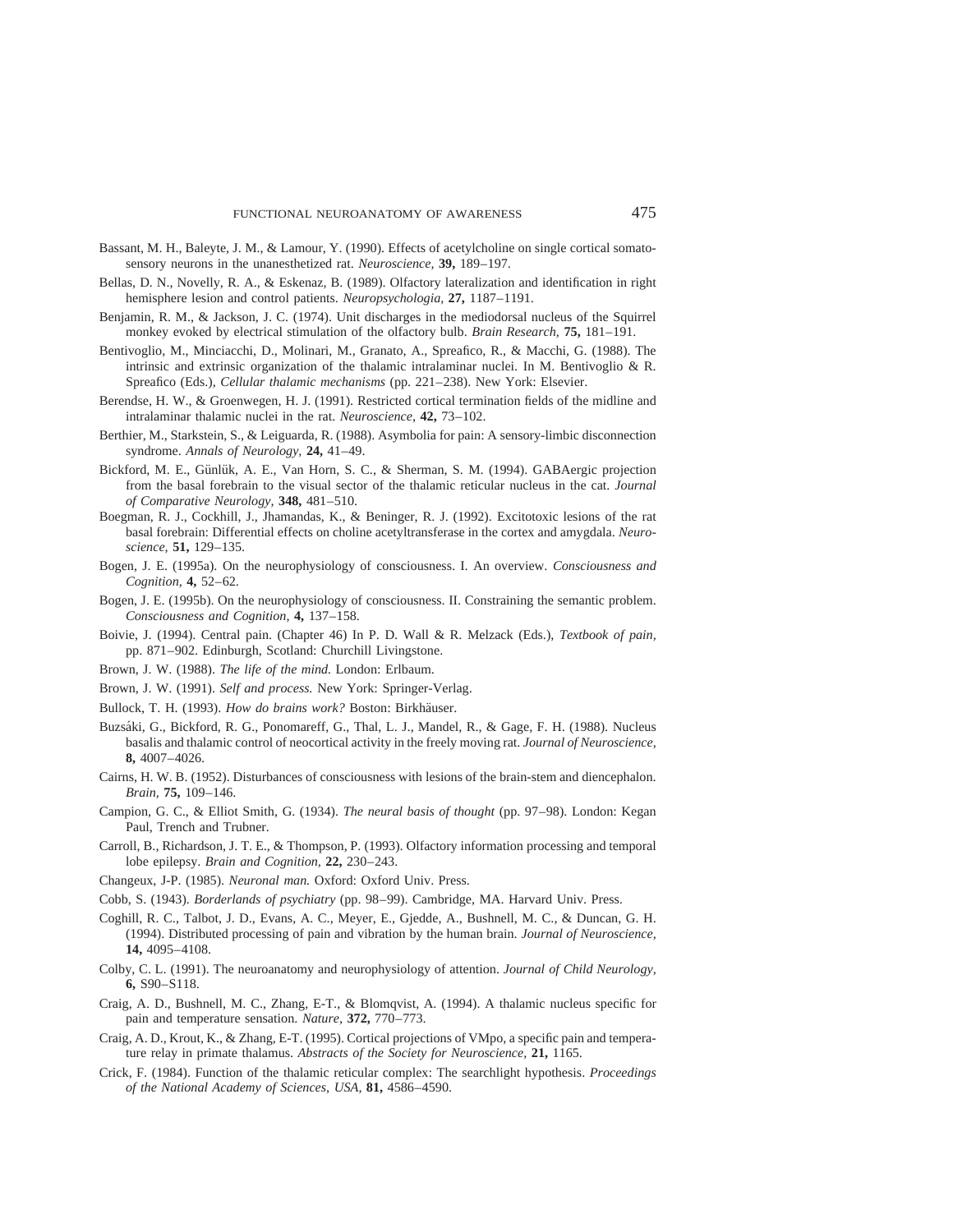Crick, F. (1994). *The astonishing hypothesis.* New York: Scribner.

Cubelli, R., Nichelli, P., Bonito, V., De Tanti, A., & Inzaghi, M. G. (1991). Different patterns of dissociation in unilateral spatial neglect. *Brain and Cognition,* **15,** 139–159.

- De Curtis, M., Spreafico, R., Panzica, F., & Avanzini, G. (1988). Firing modes of GABAergic reticular thalamic neurons recorded from rat thalamic slices. In M. Bentivoglio & R. Spreafico (Eds.), *Cellular thalamic mechanisms* (pp. 63–76). New York: Elsevier.
- Dennett, D. C. (1991). *Consciousness explained.* Boston: Little, Brown.
- Echiverri, H. C., Tatum, W. O., Merens, T. A., & Coker, S. B. (1988). Akinetic mutism: Pharmacological probe of the dopaminergic mesencephalofrontal activating system. *Pediatric Neurology,* **4,** 228– 230.
- Edelman, G. M. (1989). *The remembered present: A biological theory of consciousness.* New York: Basic Books.
- Elaagouby, A., Ravel, N., & Gervais, R. (1991). Cholinergic modulation of excitability in the rat olfactory bulb: Effect of local application of cholinergic agents on evoked field potentials. *Neuroscience,* **45,** 653–662.
- Eslinger, P. J., Warner, G. C., Grattan, L. M., & Easton, D. J. (1991). ''Frontal lobe'' utilization behavior associated with paramedian thalamic infarction. *Neurology,* **41,** 450–452.
- Fenelon, G., François, C., Percheron, G., & Yelnik, J. (1991). Topographic distribution of the neurons of the central complex (centre me´dian-parafascicular complex) and of other thalamic neurons projecting to the striatum in macaques. *Neuroscience,* **45,** 495–510.
- Freeman, W. J. (1994). Neural networks and chaos. *Journal of Theoretical Biology,* **171,** 13–18.
- Gasbarri, A., Packard, M. G., Campana, E., & Pacitti, C. (1994). Anterograde and retrograde tracing of projections from the ventral tegmental area to the hippocampal formation in the rat. *Brain Research Bulletin,* **33,** 445–452.
- Gaykema, R. P. A., Van Weeghel, R., Hersh, L. B., & Luiten, P. G. M. (1991). Prefrontal cortical projections to the cholinergic neurons in the basal forebrain. *Journal of Comparative Neurology,* **303,** 563–583.
- Gilbert, K. A., & Lydic, R. (1994). Pontine cholinergic reticular mechanisms cause state-dependent changes in the discharge of parabrachial neurons. *American Journal of Physiology,* 266R, 136– 150.
- Globus, G. G. (1992). Toward a noncomputational cognitive neuroscience. *Journal of Cognitive Neuroscience,* **4,** 299–310.
- Grunwerg, B. S., & Krauthamer, G. M. (1992). Sensory responses of intralaminar thalamic neurons activated by the superior colliculus. *Experimental Brain Research,* **88,** 541–550.
- Gütling, E., Landis, T., & Kleihues, P. (1992). Akinetic mutism in bilateral necrotizing leucoencephalopathy after radiation and chemotherapy: Electrophysiological and autopsy findings. *Journal of Neurology,* **239,** 125–128.
- Hazrati, L-N., & Parent, A. (1991). Projection from the external pallidum to the reticular thalamic nucleus of the squirrel monkey. *Brain Research,* **550,** 142–146.
- Head, H., & Holmes, G. (1911). Sensory disturbances from cerebral lesions. *Brain,* **34,** 102–254.
- Heckers, S., Geula, C., & Mesulam, M-M. (1992). Cholinergic innervation of the human thalamus: Dual origin and differential nuclear distribution. *Journal of Comparative Neurology,* **325,** 68–82.
- Heir, D. B., Davis, K. R., Richardson, E. P. Jr., & Mohr, J. P. (1977). Hypertensive putaminal hemorrhage. *Annals of Neurology,* **1,** 152–159.
- Inglis, F. M., Day, J. C., & Fibiger, H. C. (1994). Enhanced acetylcholine release in hippocampus and cortex during anticipation and consumption of a palatable meal. *Neuroscience,* **62,** 1049–1056.
- Inglis, W. L., Dunbar, J. S., & Winn, P. (1994). Outflow from the nucleus accumbens to the pedunculopontine tegmental nucleus: A dissociation between locomotor activity and the acquisition of re-

Daly, D. D., & Love, J. G. (1958). Akinetic mutism. *Neurology,* **8,** 238–242.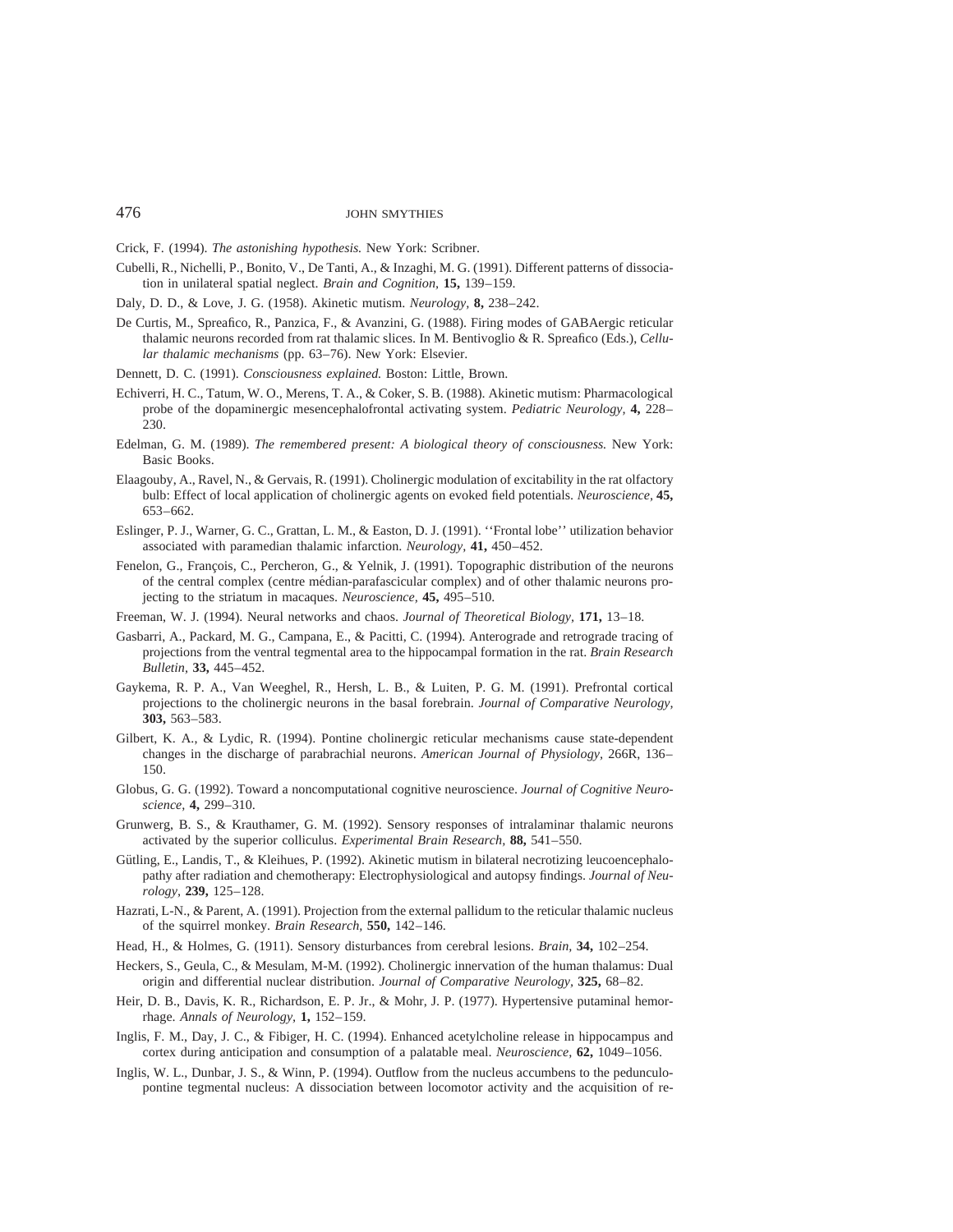sponding for conditioned reinforcement stimulated by *d*-amphetamine. *Neuroscience,* **62,** 51– 64.

- John, E. R. (1979). How the brain works—a new theory. In D. Goleman & R. J. Davidson (Eds.), *Consciousness, brain, states of awareness and mysticism,* pp. 14–16. New York: Harper & Row.
- Johnson, D. L., & Kesner, R. P. (1994). The effect of lesions of the entorhinal cortex and the horizontal nucleus of the diagonal band of Broca upon performance of a spatial location recognition task. *Behavioural Brain Research,* **61,** 1–8.
- Jones, E. G. (1988). Modern views of cellular thalamic mechanisms. In M. Bentivoglio & R. Spreafico (Eds.), *Cellular thalamic mechanisms* (pp. 1–22). Amsterdam: Elsevier.
- Jones-Gottman, J-G., & Zatorre, R. J. (1988). Olfactory identification deficits in patients with focal cerebral excision. *Neuropsychologia.* **26,** 387–400.
- Juliano, S. L., Ma, W., Bear, M. F., & Eslin, D. (1990). Cholinergic manipulation alters stimulus-evoked metabolic activity in cat somatosensory cortex. *Journal of Comparative Neurology,* **297,** 106–120.
- Khateb, A., Mühlethaler, M., Alonso, A., Serafin, M., Mainville, L., & Jones, B. E. (1992). Cholinergic nucleus basalis neurons display the capacity for rhythmic bursting activity mediated by low-threshold calcium spikes. *Neuroscience,* **51,** 489–494.
- Kinomura, S., Larsson, J., Gulyás, B., & Roland, P. Activation by attention of the human reticular formation and thalamic intralaminar nuclei. *Science,* **271,** 512–515.
- Kinsbourne, M. (1995). The intralaminar thalamic nuclei: Subjectivity pumps or attention-action coordinators? *Consciousness and Cognition,* **4,** 167–171.
- Koch, C. (1995). Visual awareness and the thalamic intralaminar nuclei. *Consciousness and Cognition,* **4,** 163–166.
- Koger, S. M., & Mair, R. G. (1994). Comparison of the effects of frontal cortical and thalamic lesions on measures of olfactory learning and memory in the rat. *Behavioral Neuroscience,* **108,** 1088– 1100.
- La Berge, D. (1990). Thalamic and cortical mechanisms of attention suggested by recent positron emission tomographic experiments. *Journal of Cognitive Neuroscience,* **2,** 358–377.
- Laing, D. G. (1985). Optimum perception of odor intensity by humans. *Physiology and Behavior.* **34,** 569–574.
- Lavoie, B., & Parent, A. (1991). Serotonergic innervation of the thalamus in the primate: An immunohistochemical study. *Journal of Comparative Neurology,* **312,** 1–18.
- Lhermitte, F. (1983). ''Utilization behaviour'' and its relation to lesions of the frontal lobes. *Brain,* **106,** 237–255.
- Liu, X-B., Warren, R. A., & Jones, E. G. (1995). Synaptic distribution of afferents from reticular nucleus in ventroposterior nucleus of cat thalamus. *Journal of Comparative Neurology,* **352,** 187–203.
- Llina´s, R. R., & Pare´, D. (1991). Of dreaming and wakefulness. *Neuroscience,* **44,** 521–535.
- Lozsádi, D. A. (1994). Organization of cortical afferents to the rostral, limbic sector of the rat thalamic reticular nucleus. *Journal of Comparative Neurology,* **341,** 520–533.
- Martinez-Murillo, R., Villalba, R. M., & Rodrigo, J. (1990). Immunocytochemical localization of cholinergic terminals in the region of the nucleus basalis magnocellularis of the rat: A correlated light and electron microscopic study. *Neuroscience,* **36,** 361–376.
- McCormick, D. A., & Prince, D. A. (1986). Acetylcholine induces burst firing in thalamic reticular neurons by activating a potassium conductance. *Nature,* **319,** 402–405.
- Metherate, R., & Ashe, J. H. (1993). Nucleus basalis stimulation facilitates thalamocortical transmission in the rat auditory cortex. *Synapse,* **14,** 132–143.
- Milner, A. D., & Goodale, M. A. (1993). Visual pathways to perception and action. *Progress in Brain Research,* **95,** 317–337.
- Mink, J. W., & Thach, W. T. (1993). Basal ganglia intrinsic circuits and their role in behavior. *Current Opinion in Neurobiology,* **3,** 950–957.
- Mok, A. C. S., & Mogenson, G. L. (1974). Effects of electrical stimulation of the lateral hypothalamus,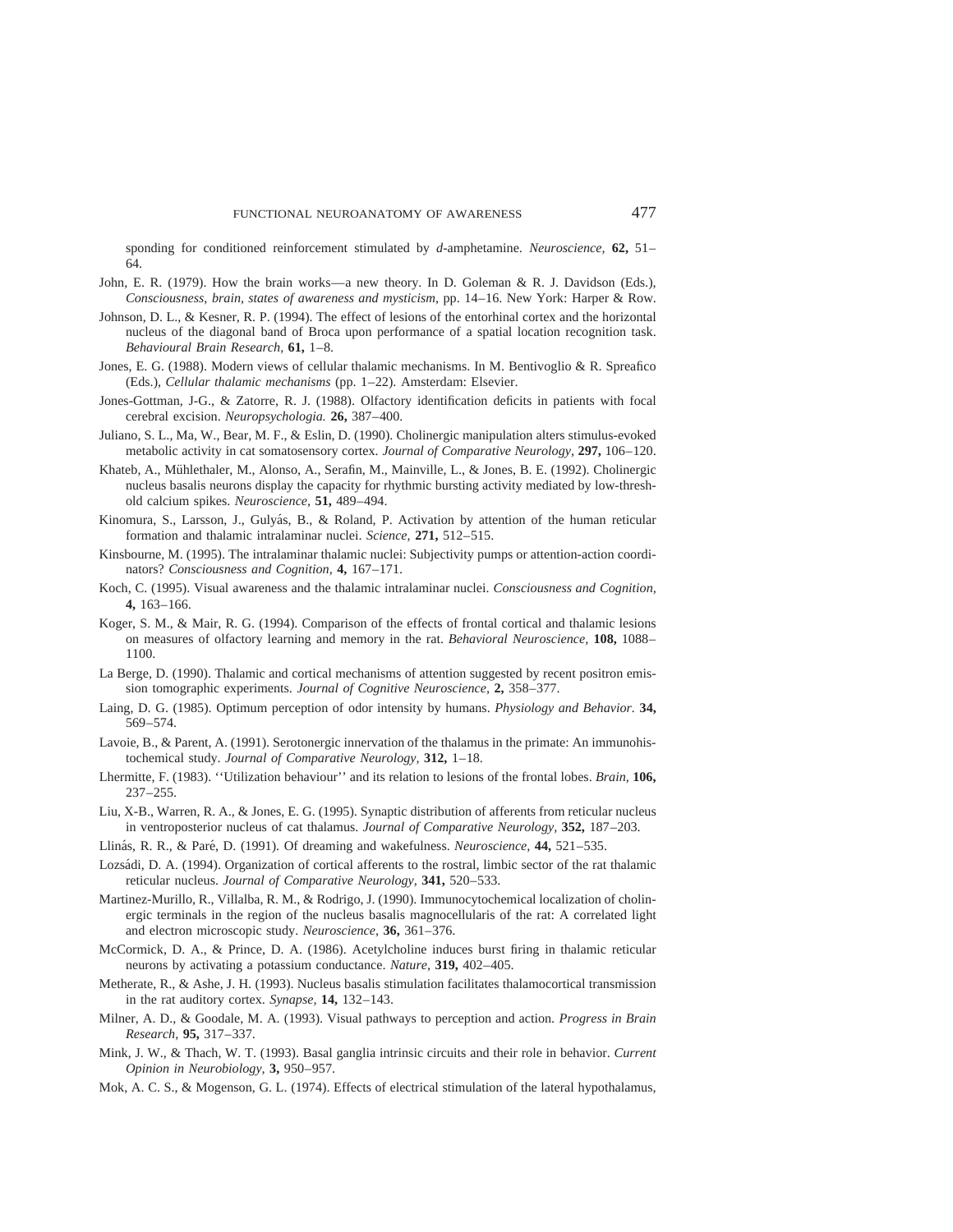hippocampus, amygdala and olfactory bulb on unit activity in the lateral habenular nucleus in the rat. *Brain Research,* **77,** 417–429.

- Montero, V. M., & Singer, W. (1985). Ultrastructure identification of somata and neural processes immunoreactive to antibodies against glutamic acid decarboxylase (GAD) in the dorsal lateral geniculate nucleus of the cat. *Experimental Brain Research,* **59,** 151–165.
- Moruzzi, G., & Magoun, H. (1949). Brain stem reticular formation and activation of the EEG. *Electroencephalography and Clinical Neurophysiology,* **1,** 455–473.
- Mouly, A-M., Kindermann, U., Gervais, R., & Holley, A. (1993). Involvement of the olfactory bulb in consolidation processes associated with long-term memory in rats. *Behavioral Neuroscience,* **107,** 451–457.
- Muir, J. L., Dunnett, S. B., Robbins, T. W., & Everitt, B. J. (1992). Attentional functions of the forebrain cholinergic systems: Effects of intraventricular hemicolinium, physostigmine, basal forebrain lesions and intracortical grafts on a multiple-choice serial reaction time task. *Experimental Brain Research,* **89,** 611–622.
- Muir, J. L., Page, K. J., Sirinathsinghi, D. J. S., Robbins, T. W., & Everitt, B. J. (1993). Excitotoxic lesions of basal forebrain cholinergic neurons: Effects on learning, memory and attention. *Behavioural Brain Research,* **57,** 123–131.
- Murphy, P. C., & Sillito, A. M. (1991). Cholinergic enhancement of direction selectivity in the visual cortex of the cat. *Neuroscience,* **40,** 13–20.
- Newman, J. (1995). Thalamic contributions to attention and consciousness. *Consciousness and Cognition,* **4,** 172–193.
- Ohara, P. T., Sefton, A. J., & Lieberman, A. R. (1980). Mode of termination of afferents from the thalamic reticular nucleus in the dorsal lateral geniculate nucleus of the rat. *Brain Research,* **197,** 503–506.
- Otto, T., & Eichenbaum, H. (1992). Complementary roles of the orbital prefrontal cortex and the perirhinal-entorhinal cortices in an odor-guided delayed-non-matching-to-sample task. *Behavioral Neuroscience,* **106,** 762–775.
- Pang, K., Williams, M. J., Egeth, H., & Olton, D. S. (1993). Nucleus basalis magnocellularis and attention: Effects of muscimol infusions. *Behavioral Neuroscience,* **107,** 1031–1038.
- Paolini, A. G., & McKenzie, J. S. (1993). Effects of lesions in the horizontal diagonal band nuclei on olfactory habituation in the rat. *Neuroscience,* **57,** 717–724.
- Paré, D., & Smith, Y. (1994). GABAergic projection from the intercalated cell masses of the amygdala to the basal forebrain in cats. *Journal of Comparative Neurology,* **344,** 33–49.
- Paré, D., Hazrati, L-N., Parent, A., & Steriade, M. (1990). Substantia nigra pars reticulata projects to the reticular thalamic nucleus of the cat: A morphological and electrophysiological study. *Brain Research,* **535,** 139–146.
- Parmar, M. S. (1991). Akinetic mutism after baclofen. *Annals of Internal Medicine,* **115,** 499–500.
- Pfurtscheller, G., Neuper, C., & Kalcher, J. (1993). 40-Hz oscillations during motor behavior in man. *Neuroscience Letters,* **164,** 179–182.
- Posner, M. (1994). Attention: The mechanisms of consciousness. *Proceedings of the National Academy of Sciences, USA,* **91,** 7398–7403.
- Price, J. L., & Slotnick, B. M. (1983). Dual olfactory representation in the rat thalamus: An anatomical and electrophysiological study. *Journal of Comparative Neurology,* **215,** 63–77.
- Price, J. L., Slotnick, B. M., & Revial, M-F. (1991). Olfactory projections to the hypothalamus. *Journal of Comparative Neurology,* **306,** 447–461.
- Ramachandran, V. (1995). Agnosagnosia and the parietal lobe syndrome. *Consciousness and Cognition,* **4,** 22–51.
- Rasmussen, D. D., Clow, K., & Szerb, J. C. (1994). Modification of neocortical acetylcholine release and electroencephalogram desynchronization due to brain stem stimulation by drugs applied to the basal forebrain. *Neuroscience,* **60,** 665–677.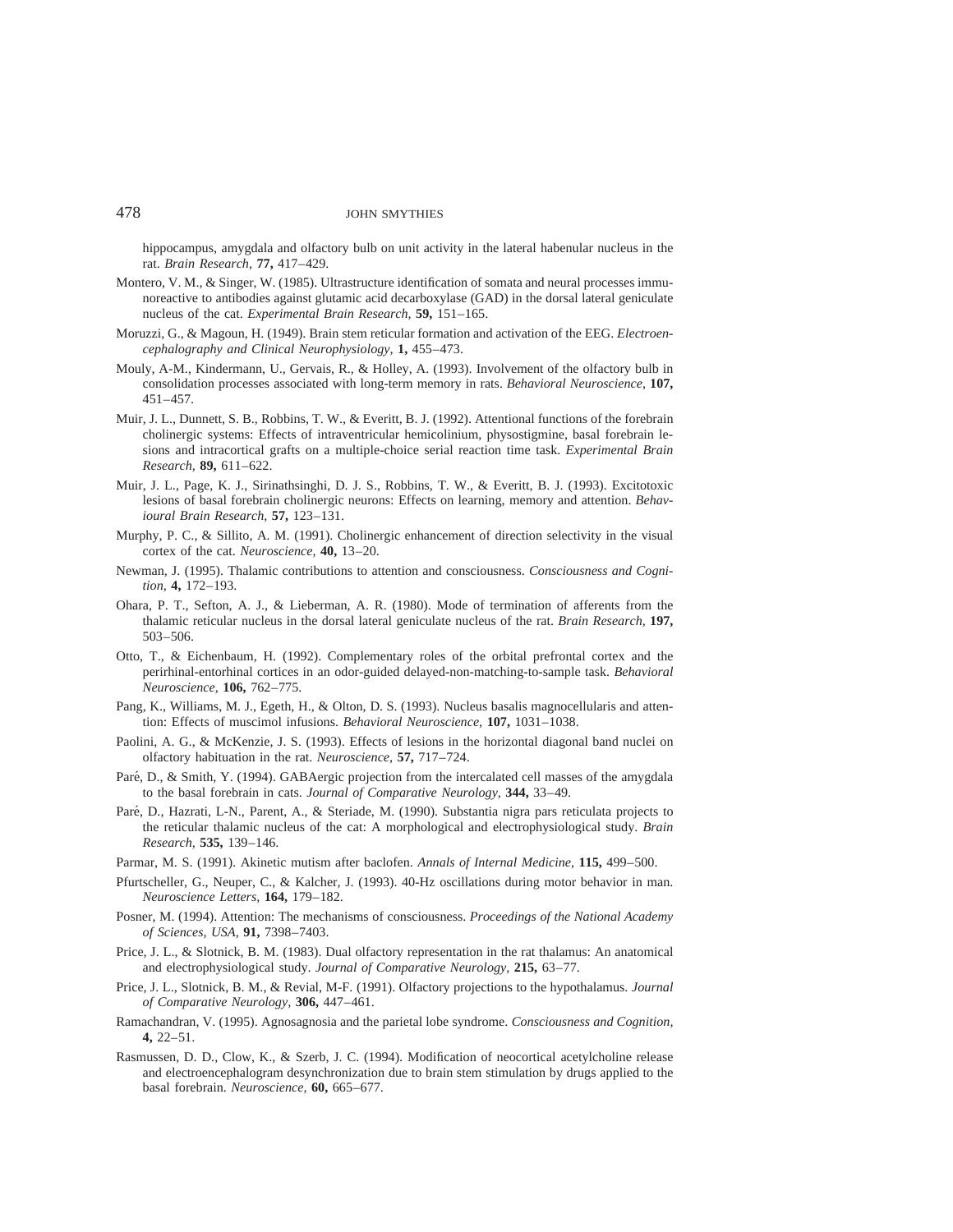- Rausch, L. J., & Long, C. J. (1971). Habenular nuclei: A crucial link between the olfactory and motor systems. *Brain Research,* **29,** 146–150.
- Rausch, R., & Serafetinides, E. A. (1975). Specific alterations of olfactory function in humans with temporal lobe lesions. *Nature,* **255,** 557–558.
- Ray, J. P., & Price, J. L. (1992). The organization of the thalamo-cortical connections of the mediodorsal thalamic nucleus in the rat, related to the ventral forebrain-prefrontal cortex topography. *Journal of Comparative Neurology,* **323,** 167–197.
- Ray, J. P., & Price, J. L. (1993). The organization of projections from the mediodorsal nucleus of the thalamus to orbital and medial prefrontal cortex in macaque monkeys. *Journal of Comparative Neurology,* **337,** 1–31.
- Riekkinen, P., Jr., Riekkinen, M., Sirviö, J., Miettinen, R., & Riekkinen, P. (1992). Loss of cholinergic neurons in the nucleus basalis induces neocortical electroencephalographic and passive avoidance deficits. *Neuroscience,* **47,** 823–831.
- Ross, E. D., & Stewart, R. M. (1981). Akinetic mutism from hypothalamic damage: Successful treatment with dopamine agonists. *Neurology,* **31,** 1435–1439.
- Royce, G. J., Bromley, S., & Gracco, C. (1991). Subcortical projections to the centromedian and parafascicular thalamic nuclei in the cat. *Journal of Comparative Neurology,* **306,** 129–155.
- Russchen, F. T., Amaral, D. G., & Price, J. L. (1987). The afferent input to the magnocellular division of the mediodorsal thalamic nucleus in the monkey *Macaca fascicularis. Journal of Comparative Neurology,* **256,** 175–210.
- Sadikot, A. F., Parent, A., & François, C. (1992). Efferent connections of the centromedian and parafascicular thalamic nuclei in the Squirrel monkey. A PHA-L study of subcortical projections. *Journal of Comparative Neurology,* **315,** 137–159.
- Schmahmann, J. D., & Leifer, D. (1992). Parietal pseudothalamic pain syndrome: Clinical features and anatomic correlates. *Archives of Neurology,* **49,** 1032–1037.
- Segarra, J. M. (1970). Cerebral vascular disease and behavior. *Archives of Neurology,* **22,** 408– 418.
- Semba, K. (1991). The cholinergic basal forebrain: A critical role in cortical arousal. *Advances in Experimental Biology and Medicine,* **295,** 197–218.
- Shallice, T., Burgess, P. W., Schon, F., & Baxter, D. M. (1989). The origins of utilization behaviour. *Brain,* **112,** 1587–1598.
- Sherman, S. M. (1988). Functional organization of the cat's lateral geniculate nucleus. In M. Bentivoglio & R. Spreafico (Eds.), *Cellular thalamic mechanisms* (pp. 163–183). New York: Elsevier.
- Sherman, S. M., & Koch, C. (1986). The control of retinogeniculate transmission in the mammalian lateral geniculate nucleus. *Experimental Brain Research,* **63,** 1–20.
- Sherman, S. M., & Koch, C. (1990). Thalamus. In G. M. Shepherd (Ed.), *Synaptic organization of the brain* (3rd ed., pp. 246–271). Oxford: Oxford Univ. Press.
- Shosaku, A., Kayama, Y., Sumimoto, I., Sugitani, M., & Iwama, K. (1989). Analysis of recurrent inhibitory circuit in rat thalamus: Neurophysiology of the thalamic reticular nucleus. *Progress in Neurobiology,* **32,** 77–102.
- Slotnick, B. M., & Schoonover, F. W. (1992). Olfactory pathways and the sense of smell. *Neuroscience and Biobehavioral Reviews,* **16,** 453–472.
- Smythies, J. R. (1959/1960). The stroboscopic patterns. *British Journal of Psychology,* **50,** 106–116, 305–324; **51,** 247–255.
- Spiegal, E. A., Wycis, H. T., Orchinik, C., & Freed, H. (1956). Thalamic chronotaraxis. *American Journal of Psychiatry,* **113,** 97–105.
- Spreafico, R., Frassoni, C., Arcelli, P., & De Biasi, S. (1994). GABAergic interneurons in the somatosensory thalamus of the guinea-pig: A light and ultrastructural immunocytochemical investigation. *Neuroscience,* **59,** 961–973.
- Steckler, T., Inglis, W., Winn, P., & Sahgal, A. (1994). The pedunculopontine tegmental nucleus: A role in cognitive processes? *Brain Research Review,* **19,** 298–318.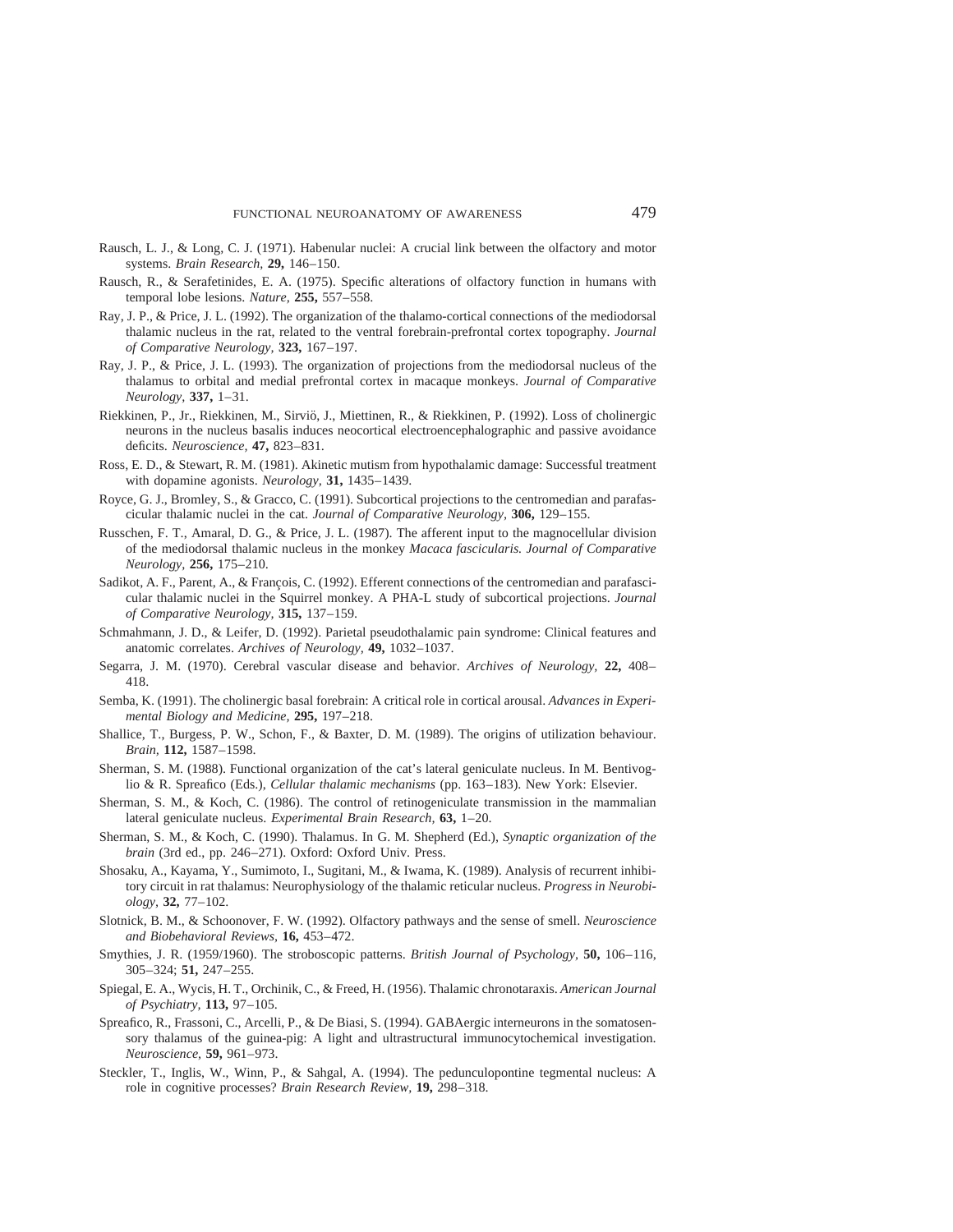- Steininger, T. L., Rye, D. B., & Wainer, B. H. (1992). Afferent projections to the cholinergic pedunculopontine tegmental nucleus and adjacent midbrain extrapyramidal area in the albino rat. I. Retrograde tracing studies. *Journal of Comparative Neurology,* **321,** 515–543.
- Steriade, M. (1992). Basic mechanisms of sleep generation. *Neurology,* **42 S6,** 9–17.
- Steriade, M., & Deschênes, M. (1988). Intrathalamic and brainstem-thalamic networks involved in resting and alert state. In M. Bentivoglio & R. Spreafico (Eds.), *Cellular thalamic mechanisms* (pp. 37– 62). Amsterdam: Elsevier.
- Steriade, M., Corró Dossi, R., & Contreras, D. (1993) Electrophysiological properties of intralaminar thalamocortical cells discharging rhythmic ( $\approx$ 40 Hz) spike bursts at  $\approx$ 1000 Hz during waking and rapid eye movement sleep. *Neuroscience,* **56,** 1–9.
- Steriade, M., Domich, L., & Oakson, G. (1986). Reticularis thalami neurons revisited: Activity changes during shifts of states of vigilance. *Journal of Neuroscience,* **6,** 68–81.
- Steriade, M., Jones, E. G., & Llina´s, R. R. (1990). *Thalamic oscillations and signaling.* New York: Wiley.
- Steriade, M., Parent, A., & Hada, J. (1984). Thalamic projections of nucleus reticularis thalami of cat: A study using retrograde transport of horseradish peroxidase and fluorescent tracers. *Journal of Comparative Neurology,* **229,** 531–547.
- Steriade, M., Parent, A., Paré, D., & Smith, Y. (1987). Cholinergic and non-cholinergic neurons of cat basal forebrain project to reticular and mediodorsal thalamic nuclei. *Brain Research,* **408,** 372– 376.
- Stwertka, S. A. (1993). The stroboscopic patterns as dissipative structures. *Neuroscience and Biobehavioral Review,* **17,** 69–78.
- Su, H. S., & Bentivoglio, M. (1990). Thalamic midline cell populations projecting to the nucleus accumbens, amygdala, and hippocampus in the rat. *Journal of Comparative Neurology,* **297,** 582–593.
- Takács, J., Hámori, J., & Silakov, V. (1991). GABA-containing neuronal processes in normal and cortically deafferented dorsal lateral geniculate nucleus of the cat: An immunogold and quantitative EM study. *Experimental Brain Research,* **83,** 562–574.
- Vanderwolf, C. H. (1987). Suppression of serotonin-dependent cerebral activation: A possible mechanism of action of some psychotomimetic drugs. *Brain Research,* **414,** 109–118.
- Voytko, M. L., Olton, D. S., Richardson, R. T., Gorman, L. K., Tobin, J. R., & Price, D. L. (1994). Basal forebrain lesions in monkeys disrupt attention but not learning and memory. *Journal of Neuroscience,* **14,** 167–186.
- Walshe, F. M. R. (1957). The brain-stem conceived as the ''highest level'' of function in the nervous system: With particular reference to the ''automatic apparatus'' of Carpenter (1850) and to the ''centrencephalic integrating system'' of Penfield. *Brain,* **80,** 510–539.
- Watson, R. T., & Heilman, K. M. (1979). Thalamic neglect. *Neurology,* **29,** 690–694.
- Watson, R. T., Heilman, K. M., Moller, B. D., & King, F. A. (1974). Neglect after mesencephalic reticular formation lesions. *Neurology,* **24,** 2994–2998.
- Watson, R. T., Miller, B. D., & Heilman, K. M. (1978). Nonsensory neglect. *Annals of Neurology,* **3,** 505–508.
- Watson, R. T., Valenstein, E., & Heilman, K. M. (1981). Thalamic neglect. Possible role of the medial thalamus and nucleus reticularis in behavior. *Archives of Neurology,* **38,** 501–506.
- Williamson, A. M., Ohara, P. T., Ralston, D. D., Milroy, A. M., & Ralston, H. J. III (1994). Analysis of gamma-amino-butyric acidergic synaptic contacts in the thalamic reticular nucleus of the monkey. *Journal of Comparative Neurology,* **349,** 182–192.
- Winocur, G. (1990). Anterograde and retrograde amnesia in rats with dorsal hippocampal or dorsomedial thalamic lesions. *Behavioral Brain Research,* **38,** 145–154.
- Woolf, N. J. (1991). Cholinergic systems in mammalian brain and spinal cord. *Progress in Brain Research,* **37,** 475–524.
- Woolf, N. J. (1993). Cholinoceptive cells in rat cerebral cortex: Somatodendritic immunoreactivity for muscarinic receptor and cytoskeletal proteins. *Journal of Chemical Neuroanatomy,* **6,** 375–390.